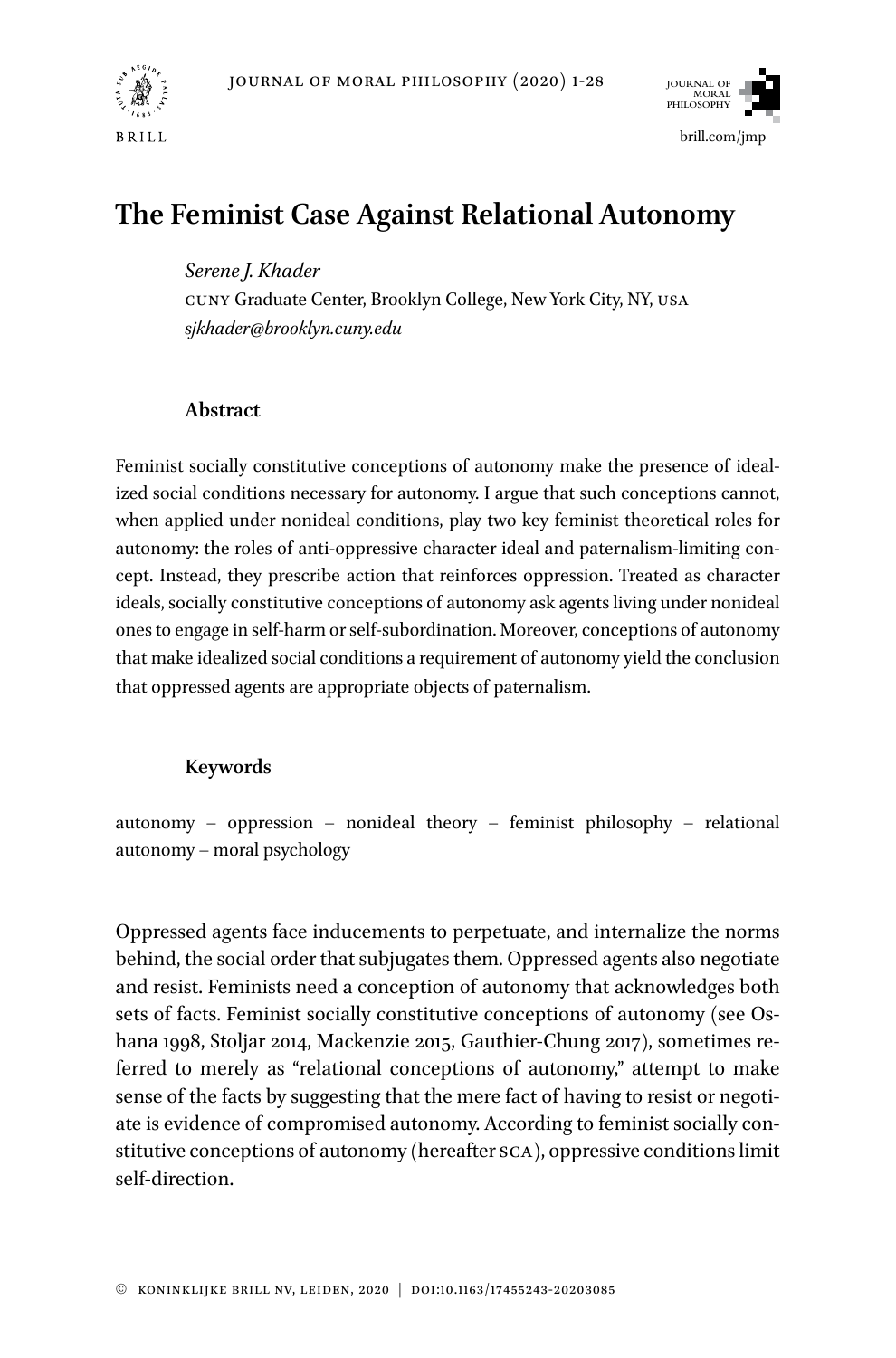Most arguments that feminists should adopt sca rely heavily on conceptual analysis. This would be fine if feminist theorists shared intuitions about autonomy under oppression. Unfortunately, we do not. The victim of racism who joins anti-racist movements is for some an autonomy exemplar (Meyers 2000b; [Khader 2011;](#page-26-1) [Noggle 2011\)](#page-27-2), and for others a central example of its diminishment [\(Oshana 2015\)](#page-27-3). The woman who reflectively endorses the belief that wives should be submissive elicits in some the judgment that traditional lives can be autonomous ([Meyers 1987;](#page-27-4) [Christman 2004;](#page-25-0) [Friedman 2006;](#page-26-2) [Khader 2011](#page-26-1)), but to others constitutes a *reductio* of conceptions of autonomy that would permit such a conclusion [\(Stoljar 2000](#page-27-5); [Westlund 2003](#page-27-6); [MacKenzie 2008\)](#page-26-3).

Figuring out how feminists should conceive autonomy thus requires doing more than consulting intuitions. Rather than attempting to adjudicate among competing intuitions, I propose here that we ask how well sca do at doing what feminist philosophers want autonomy to do. Feminists want moral and political concepts to help diagnose oppression and offer guidance about how to alleviate it. Given this, two important feminist roles for the concept of autonomy are those of character ideal and paternalism-limiting concept. I argue that sca cannot play these roles well. Because feminist sca make idealized<sup>[1](#page-1-0)</sup> social conditions a requirement of autonomy, their prescriptions about actual, nonideal conditions are perverse—that is, they exacerbate the oppression and vulnerability of oppressed agents. Character ideals that prescribe behavior that promotes equality and well-being under idealized social conditions promote self-subordination and self-harm under nonideal ones. When the presence of idealized social conditions is understood as a requirement of autonomy, oppressed agents become legitimate targets of promiscuous paternalism.

Since my argument rests on a certain view of the theoretical roles of autonomy in feminist philosophy, and a nonideal theoretical understanding of what feminist philosophy is, I begin by making explicit what I take to be at stake in feminist conception choice with regard to autonomy. Readers who believe that feminists should seek conceptions of autonomy that can furnish antioppressive character ideals and who see oppression concerns as demanding circumspection about hard paternalism toward oppressed persons need not dwell in this first section. In the second part of the article, I explain what sca are. In the third and fourth sections, respectively, I explain how sca, in the roles of character ideal and paternalism-limiting concept, yield perverse conclusions. Readers who are familiar with my criticisms of socially

<span id="page-1-0"></span><sup>1</sup> I use the term "idealized" rather than "ideal," because sca need not hold that autonomy requires utopian conditions; most hold only that autonomy requires social conditions that meet some moral standard that oppressive conditions do not.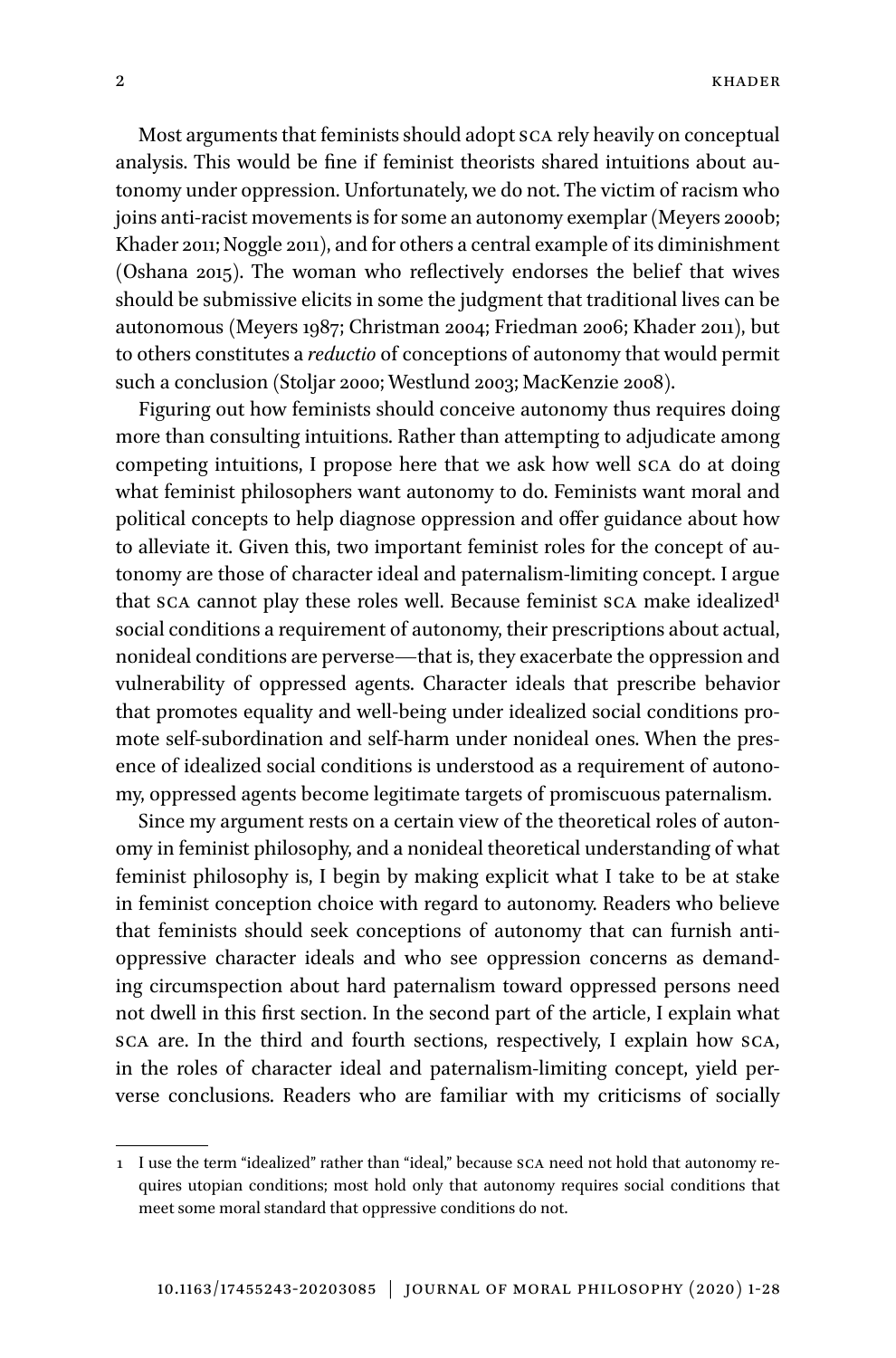constitutive and substantive autonomy in my work on adaptive preferences (2011, 74–107; 2012) can also read this article as developing the theoretical underpinnings of my criticism of the latter and responding to those who have attempted to rehabilitate substantive authority in ways that withstand my criticisms.

#### **1 What Feminists Want From a Conception of Autonomy**

My argument against socially constitutive autonomy rests on three related ideas about what makes a conception of autonomy worthy of adoption by feminists: that autonomy is a concept designed to serve certain theoretical roles, that feminists have specific interests in its ability to serve the roles of antioppressive character ideal and paternalism-limiting concept, and that these interests arise from feminist philosophy's nonideal theoretical character. As Diana Meyers notes, autonomy talk is present in everyday life in discussions of being true to ourselves, knowing what we really want, feeling right in our skin, and so on (Meyers 2000b: 151). Though this is true, autonomy judgments do more than capture intuitions about individuals' authenticity and self-direction. "Autonomy" is a philosophical "term of art" that is irreducibly "connected with other notions" and plays a "role in justifying normative claims" [\(Dworkin 1988](#page-26-4): 7) within liberal theories. Autonomy ascriptions carry with them judgments about the moral status of persons and preferences.

Feminists should care whether the normative prescriptions that result from plugging autonomy into these roles are consistent with anti-oppressive aims. Caring about the prescriptions that result from defining concepts in certain ways is part of reflective equilibrium and not unique to feminist philosophy.[2](#page-2-0) But feminists want prescriptions that expose the badness of oppression and guide action that opposes it.

On this description, feminist philosophy is at least partly a nonideal theoretical enterprise. Nonideal theory, in the sense developed by Charles Mills [\(Mills 2005;](#page-27-7) [Mills and Pateman 2007](#page-27-8)) and Amartya [Sen \(2009\)](#page-27-9), refers to theory

<span id="page-2-0"></span><sup>2</sup> Other examples of arguments and claims that assume that the prescriptions generated by adopting concepts and theories are germane to whether we should adopt them include the self-effacingness objection to consequentialism, Rawls' (1991) claim that a conception of justice should be public and capable of guiding the development and reform of a society's political institutions, and Pettit's (2002) discussion of the reasons why a republican conception of freedom should be chosen over the alternatives. See Lindauer (2019) for a discussion of these examples and a broader argument that the practical effects of adopting concepts can matter inevaluating concepts and choosing between them.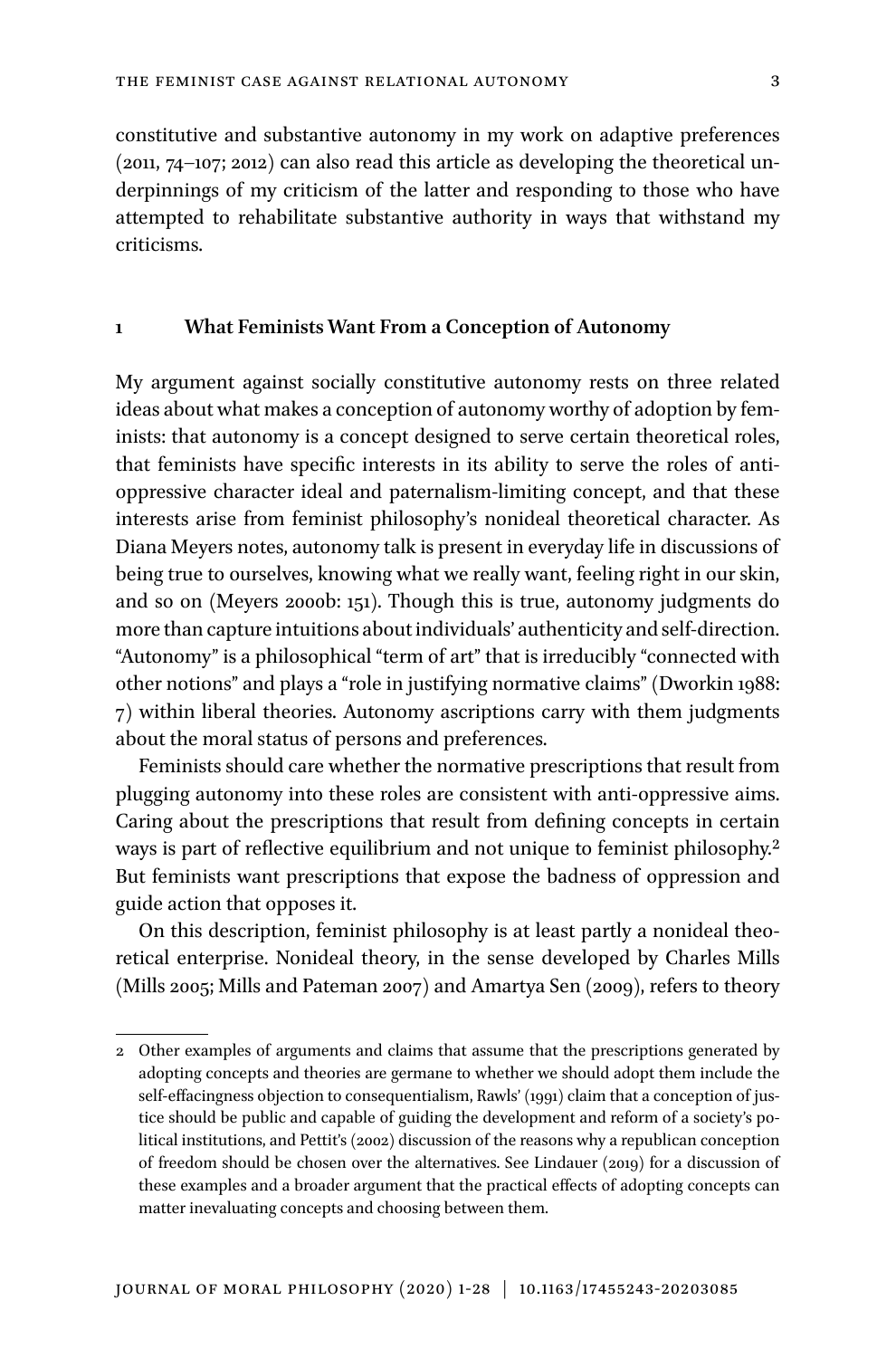that provides normative guidance about how to decrease injustice[.3](#page-3-0) Feminist philosophy will fall foul of its own theoretical desiderata if it prescribes behavior that, in the world we actually inhabit, ends up retrenching oppression (see [Walker 2007;](#page-27-10) Haslanger 2005). My key claim in this paper will be that sca contravene feminist commitments in just this way when plugged into the roles of character ideal and paternalism-limiting concept.[4](#page-3-1) These roles overlap with roles which liberals ascribe to autonomy, but, as we shall see, feminists have distinctive reasons for assigning importance to them.

## **1.1** *Autonomy as Feminist Character Ideal*

One important role of the concept of autonomy is to name the desirable character trait or type associated with being self-determining. Feminists may or may not share antecedent commitments to the type of comprehensive liberalism that takes self-determination to derive its value from a concept of human flourishing (see [Raz 1988](#page-27-11), [Mill 2008](#page-27-12)). Distinctively feminist valorization of autonomy as a character ideal has to do with three ways autonomy in individual agents contributes to feminist ends. First, people with autonomous characters are more likely to question the acceptability of their oppression (see [Meyers 1991;](#page-26-5) [Oshana 2006](#page-27-13): 58; Wollestonecraft 199[65\)](#page-3-2). For example, women who are socialized primarily to be caregivers are socialized to be "dependent on others for approval and direction" [\(Meyers 1987:](#page-27-4) 621). Cultivating the desire to release oneself from oppressive roles means developing autonomy skills such as the ability to imagine oneself occupying different social roles (see also Mackenzie 2002) and the ability to attune oneself to, and to take seriously, felt dissatisfaction with unjust social conditions.

Second, autonomy may help agents, not just criticize, but also reduce their subjection to, oppression. Because autonomous persons are deeply in touch with what they value, they are adept at identifying their own interests and detecting attempts to dominate them. Autonomy thus authenticates attempts by oppressed individuals to distinguish their interests from those of their dominators [\(Oshana 2006](#page-27-13): 141) and stand up for their interests in political life (Oshana 2014; [Oshana 2006](#page-27-13): 130–131; [Christman 2004,](#page-25-0) 152). It may also allow women to notice when they are being dominated by men [\(Friedman 2006](#page-26-2): 18–19).

Third, it is sometimes argued that autonomous lives express feminist values. If oppression is wrong partly because it treats members of some social groups

<span id="page-3-0"></span><sup>3</sup> More often than prescribing behavior that impedes the achievement of justice, ideal theories are silent on questions about what to do in the transition from nonideal to ideal conditions (see [Mills 2005\)](#page-27-7).

<span id="page-3-1"></span><sup>4</sup> I put aside two other oft-discussed feminist roles for autonomy: consent validation and the attribution of moral responsibility, because questions about these are typically thought to be practice-specific.

<span id="page-3-2"></span><sup>5</sup> See Mackenzie 2017 for a reading of Wollestonecraft as a relational autonomy theorist.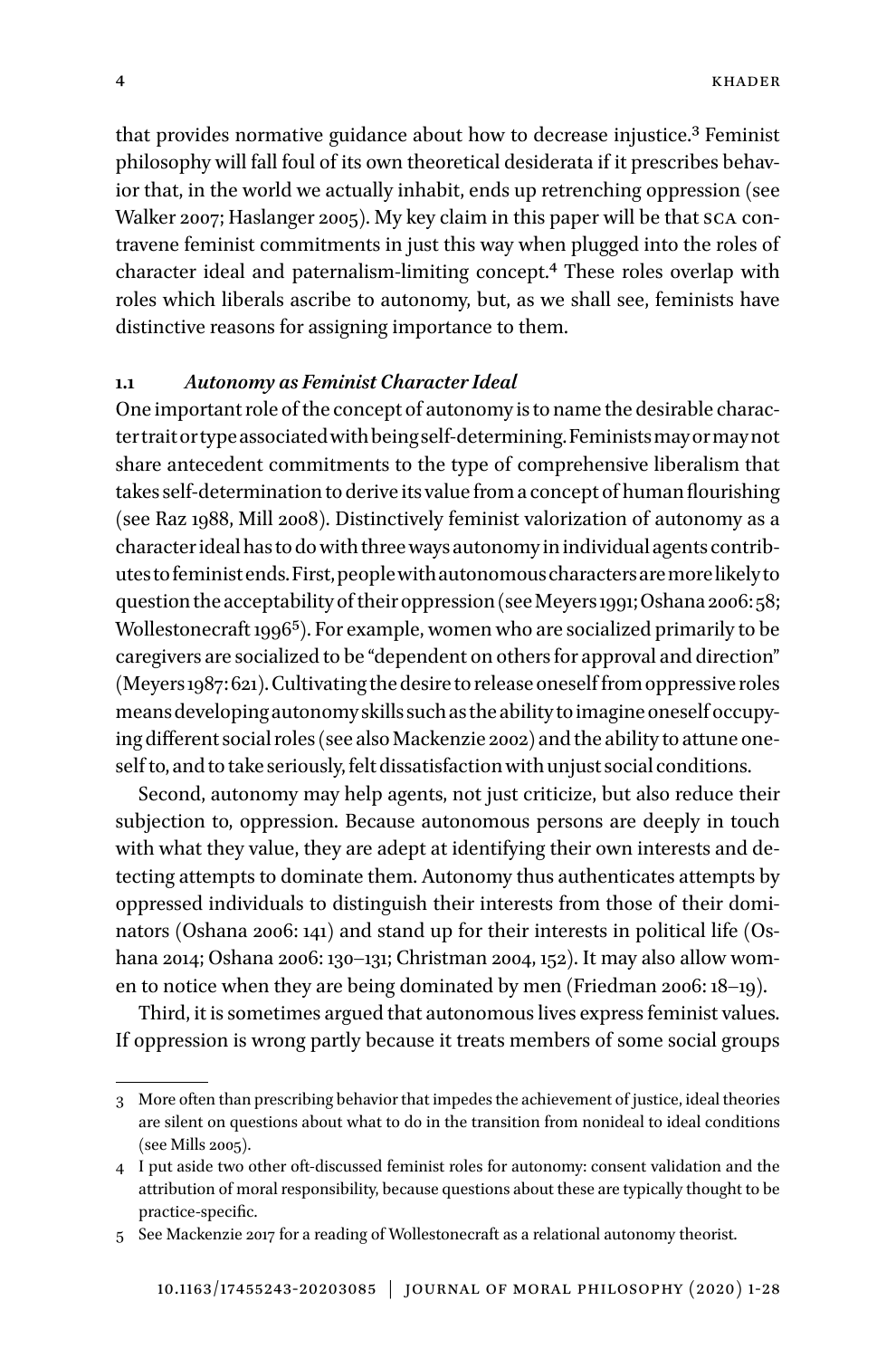as vehicles for the fulfillment of the aims of others, autonomous lives express opposition to oppression [\(Friedman 2006](#page-26-2): 4; Beauvoir 2011).

# **1.2** *Autonomy as Paternalism-Limiting Concept*

Limiting paternalism is the distinctive role of autonomy in moral and political theories [\(Dworkin 1988](#page-26-4)), and feminists should care about what a given conception of autonomy implies about paternalism. Feminists advocate social change, and the right conception of autonomy will clarify the range of cases where paternalistic means to such change are acceptable, as well as differentiate acceptable and unacceptable means of change. Since the idea that feminists should be circumspect about paternalism may surprise some, I pause to motivate it. After all, a common (and, in my view, correct) feminist argument is that the fetishization of noninterference that characterizes some liberal views protect men's interests at the expense of women's ([MacKinnon 1991](#page-26-6)). Moreover, the fact that oppressed individuals internalize their oppression may seem to justify overriding their wills. However, most feminists<sup>6</sup> who acknowledge these facts typically argue against hard paternalism and advocate political strategies that acknowledge and respect women's agency<sup>7</sup> or autonomy (see Meyers 2000a; [Narayan 2002](#page-27-14); [Khader 2011,](#page-26-1) 2012; Lugones 2003a; Lugones 2003b; [Christman](#page-25-0)  [2004](#page-25-0); [Mahmood 2005](#page-26-7); [Friedman 2006;](#page-26-2) [Laborde 2008;](#page-26-8) Madhok, Phillips et al. 2013). Rather than being motivated by belief in the intrinsic value of noninterference, feminist caution about coercion and other hard<sup>8</sup> paternalism stems primarily from concerns about worsening the condition of the oppressed.

One way that overriding the wills of the oppressed might worsen their condition is by entrenching oppressive systems or exacerbating the effects of oppression on individuals. Oppressive systems function in sufficiently complex ways that strategies that reduce oppression in one domain of life may increase it in others, at least for certain persons. Distinct systems of oppression can also intersect such that reducing the power of one oppression over an individual increases her subjection to other oppressions [\(Crenshaw 1991](#page-26-9)). So, for example, strategies to reduce sexism by restricting engagement in beauty practices

<span id="page-4-0"></span><sup>6</sup> A notable exception to this trend of rejecting hard paternalism is Clare [Chambers \(2004,](#page-25-1) 2008), who supports a ban on breast implants. Chambers' ban is subject to the criticisms I make in the paternalism section. See Laimann (2015) for a response to Chambers in a similar vein.

<span id="page-4-1"></span> $7$  See Madhok and Phillips (2013,  $5-8$ ) for a discussion of the meanings of the terms "autonomy" and "agency" in feminist theory and an argument for why they are less different than they initially seem.

<span id="page-4-2"></span><sup>8</sup> Hard paternalism (Sunstein 1999) is paternalism that attaches high costs to an agent's chosen course of action.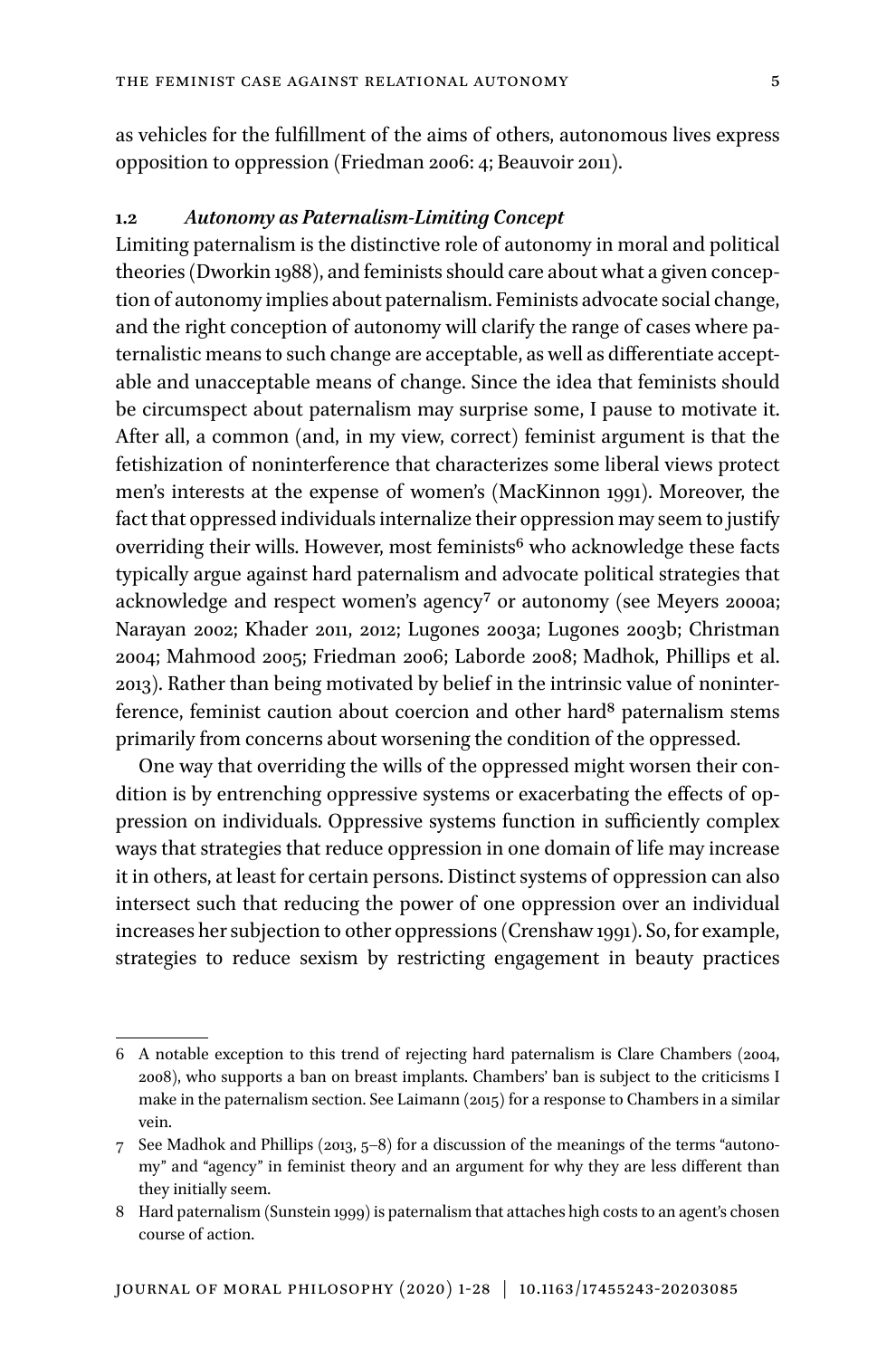might reduce the gender oppression of women with disabilities while worsening their subjection to ableist oppression, since they lose an opportunity to resist cultural practices that render them invisible and represent them as lacking in sexuality (Oliver 1990; Widdows 2018). Hard paternalistic anti-oppressive measures can also end up entrenching oppression by expressing and contributing to the view that oppressed people are poor judges of their own interests. To continue with the above example, restrictions on participation in beauty practices might retrench views that women need men to make decisions for them, because women are stupid or preoccupied with trivialities.

Paternalism can also directly increase the subjection of the oppressed to the wills of the dominant. In societies where it is widely assumed that individuals from oppressed groups are bad knowers or morally defective, paternalistic interventions can enact epistemic oppression (see Dotson 2014). Since it may be difficult for public institutions to detect in advance how putatively feminist strategies will increase some individuals' vulnerabilities, and because affected individuals are especially well-situated to know how proposed changes will affect them, a presumption in favor of respecting autonomy can prevent wellintentioned political strategies from exacerbating the effects of oppression.

A second reason why feminists want to limit paternalism is that paternalistic strategies can reduce the well-being (rather than increase the oppression) of oppressed individuals. This is because women can have what Uma [Narayan](#page-27-14)  [\(2002\)](#page-27-14) calls "real stakes" in the continuation of oppressive orders. Because they rely on complying with oppressive norms to attain well-being, and because new conditions of accessing well-being are often unlikely to emerge in the short term, an individual woman can stand to incur costs as a result of genuinely anti-oppressive strategies (see Khader 2018: 71–75). Narayan's example of what Kandiyoti (1980) famously called "bargaining with patriarchy" involves women who practice body veiling partly because they depend on income from a shrine whose marketability depends on the women's visible purity; eliminating the shrine would have demonstrable negative effects on these women. Besides impeding self-protective bargaining with patriarchy, another way feminist paternalism risks reducing the well-being of oppressed individuals is by preventing those with deeply internalized oppression from pursuing what they genuinely value (see [Christman 2004](#page-25-0): 158).

A third reason why feminists should avoid paternalism is that ignoring the voices of oppressed individuals can impede feminist social change. As John [Christman \(2004\)](#page-25-0) argues, ignoring the values of women and other marginalized people may be flatly inconsistent with the aims of feminism. Even if a change is motivated by genuinely feminist values, not all strategies for implementing it are equally likely to be effective or equally likely to be endorsed. As I have argued elsewhere, women and other oppressed individuals are less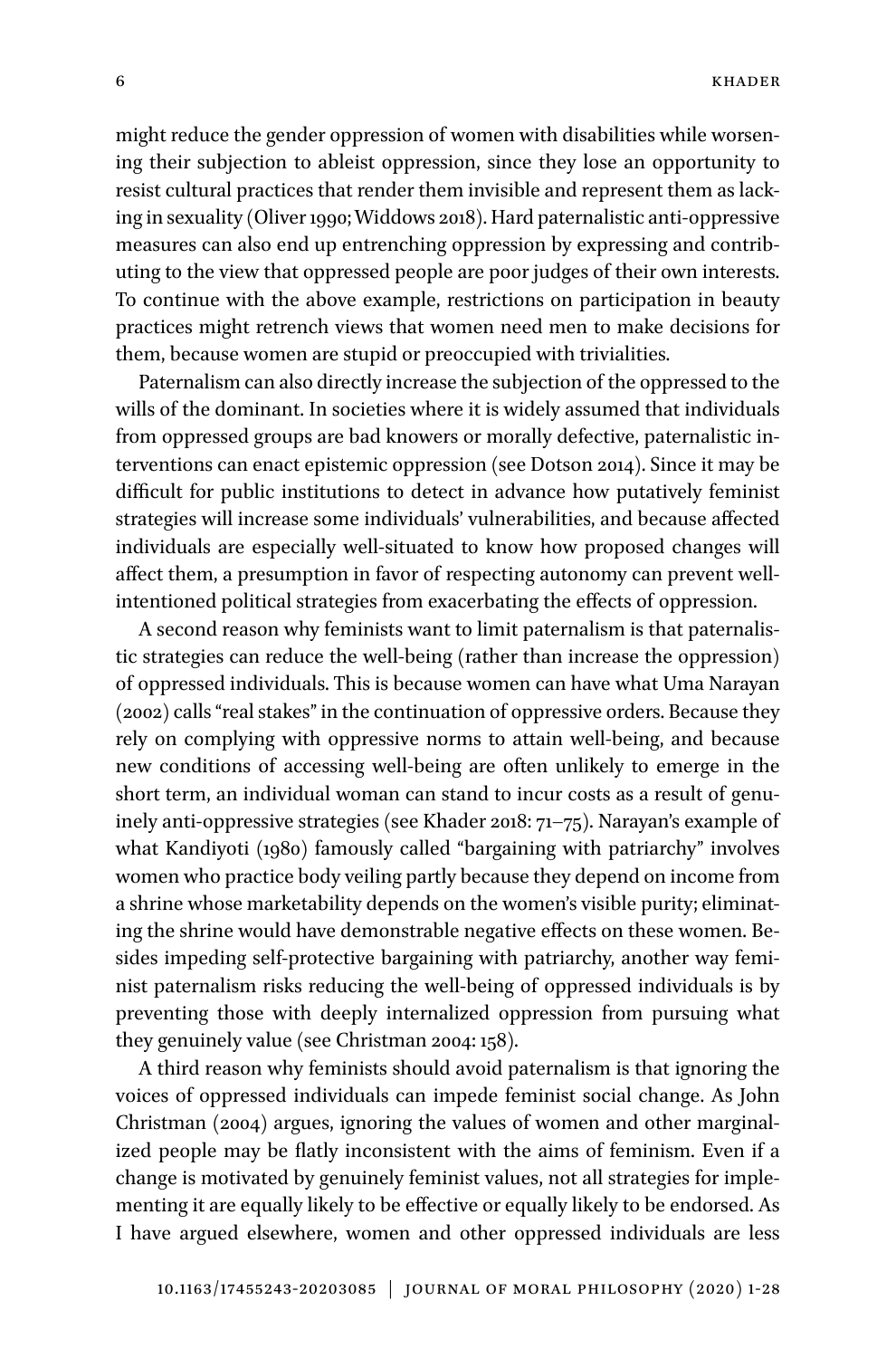likely to participate in or endorse strategies for social change that impose high costs on them [\(Khader 2011;](#page-26-1) 2018: 71–75). Additionally, it may be difficult to figure out what the specific harms imposed by a social order are, or what should be done about them, without consulting those who are affected (see [Khader 2011\)](#page-26-1). As standpoint theorists argue, many oppressed individuals experience conflict between what they want and what the social order makes possible. Because of this lived friction, oppressed individuals are especially skilled at identifying problems with oppressive social institutions (see [Collins 2000](#page-26-10)) and can provide invaluable input about the types of social changes that are needed.

To sum up the above reasons why feminists should be circumspect about hard paternalism: what seems like oppressed people being mistaken about what would improve their lives is often their making correct judgments about the effects of social change on them, effects that others who do not occupy their social positions have difficulty detecting (see [Narayan 2002](#page-27-14): 425– 429; [Khader 2011](#page-26-1)). A presumption against hard paternalism makes it possible for societies to register resistance to misguided attempts at feminist social change. The reasons behind such resistance can provide valuable information for designing strategies for change, but this information will be lost if resistance is overlooked or not registered as resistance.

#### **2 Defining Socially Constitutive Conceptions of Autonomy**

Before arguing that socially constitutive conceptions of autonomy, when plugged into feminist roles, offer perverse character prescriptions and permit too much paternalism, I pause to explain what socially constitutive conceptions of autonomy are. Social constitutivity is a type of externalism in which the external conditions that make up autonomy are features of social and political orders. This paper discusses feminist sca, namely those that hold that autonomy consists in the presence of social conditions with more access to well-being or equality than real-world oppressed agents actually have.

My characterization excludes some conceptions that might be thought of as socially constitutive. First, it excludes conceptions that are socially constitutive only insofar as they take autonomy to be constituted by dispositions that must be exercised with others, such as Andrea Westlund's (2009) dialogical answerability<sup>9</sup> conception. Second, it excludes conceptions that take morally

<span id="page-6-0"></span><sup>9</sup> Westlund argues that her account does not map onto the internalist/externalist distinction, but (2009, 34) I think her account is best described as internalist, since she does not take autonomy to be constituted by answerability to *actua*l other agents. An interpretation of her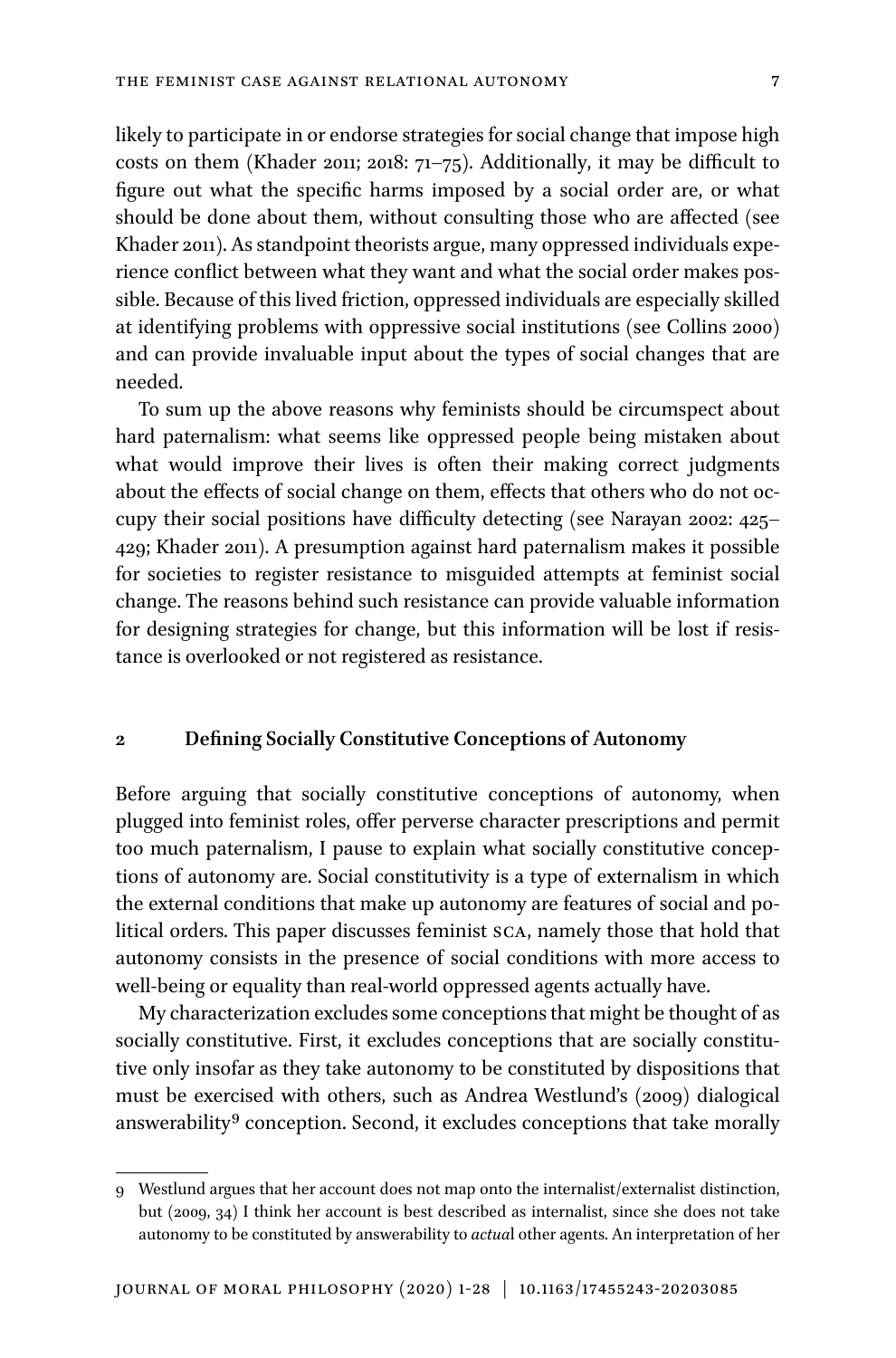bad or arbitrary social conditions, or social conditions that are unrelated to oppression, as prerequisites for autonomy. I do not address such conceptions because they would be unlikely to do feminist philosophical work. Only conceptions that make external components of well-being or equality, or opportunities for them, into elements of autonomy are likely to appear helpful for antioppressive theorizing. Since my argument here targets the structural features of sca, I will not focus on any single conception of autonomy in what follows.

However, to give the reader a sense of what the details of sca look like, I describe some existing conceptions.[10](#page-7-0) Marina Oshana argues that autonomy requires the ability to pursue goals which are different from those of one's dominators (1998: 93–94), enough options to not be coerced into caring for others, and access to a wide range of rights and options (2006). Natalie Stoljar argues in recent work (2014) that autonomous agents must inhabit social conditions where they can contravene oppressive norms without loss. Maud Gauthier-Chung (2017) argues that the autonomy that matters for practical purposes consists entirely<sup>11</sup> in the presence of equal access to opportunities to achieve well-being.

Since it has become a truism that feminists should advocate "relational" autonomy, it is worth specifying the sense in which sca are relational. Some advocates of sca, such as Oshana, treat sca and "relational autonomy" as synonyms, and it is this usage that has caused me to refer to "relational autonomy" in general in the title of the paper. However, there is a broader use of the term "relational autonomy" among feminists, wherein "relational" refers to conceptions of autonomy that acknowledge the effects of socialization and subjection to power on the self (Mackenzie and Stoljar 2001: 21–22). Lack of relationality is also often ascribed to conceptions of autonomy that deny that autonomous persons can value, and be formed through, attachments to others. sca are not the only conceptions of autonomy that can be relational in these senses. For example, an internalist conception of autonomy might hold that reflection on one's desires is sufficient for autonomy and still meet criteria for relationality. Such a conception could allow that some forms of socialization are especially

account that took answerability to actual agents to be constitutive of autonomy would be vulnerable to the criticisms I make here.

<span id="page-7-0"></span><sup>10</sup> Additional socially constitutive conceptions can be found in [Mackenzie \(2015\)](#page-26-0) and (albeit a nonfeminist one) in Raz (1985). Raz suggests at one point that options are not *constitutive* of autonomy, but his well-known example of the hounded woman seems designed to highlight the flaws of nonconstitutive conceptions.

<span id="page-7-1"></span><sup>11</sup> Gauthier-Chung's view is that the kind of autonomy that matters for political praxis consists entirely in opportunities. See also the footnote below.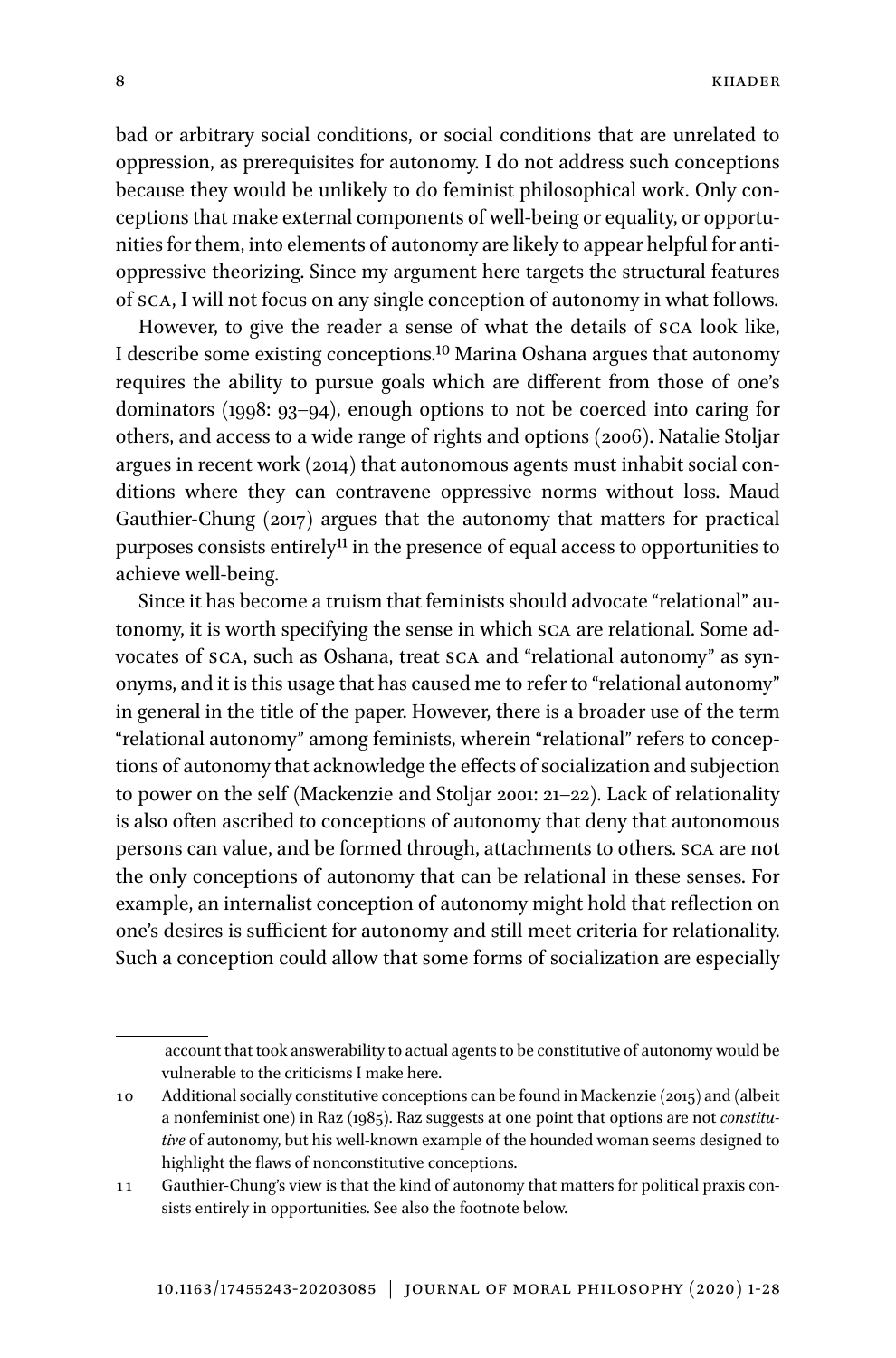compatible with reflection and hold that caring deeply about others can be reflectively endorsed.

sca advocates' tendency to limit the term "relational autonomy" to sca notwithstanding, sca go beyond acknowledging the importance of the social. On sca, social conditions do not merely help individuals develop autonomous internal characteristics; the agent's autonomy comprises certain social conditions. In regard to sca, two individuals with identical psychic constitutions but different conditions can have different autonomy statuses. An example from [Oshana \(2006\)](#page-27-13) highlights this idea: two women might endorse being submissive housewives through the same psychological processes but one may live in a society with no exit options. sca permit the conclusion that the woman who lives in the more just society is more autonomous.

sca can vary in degree of social constitutivity. Some, such as Maude Gauthier-Chung's ([Gauthier-Chung 2017a;](#page-26-11) [Gauthier-Chung 2017b\)](#page-26-12), say that social conditions constitute the entirety of an agent's autonomy[.12](#page-8-0) Other sca are hybrid conceptions that say that there are internal requirements for autonomy in addition to external ones. Some sca are very demanding about how just the external conditions constitutive of autonomy must be ([Raz 1988;](#page-27-11) [Oshana 1998,](#page-27-0)  [2015](#page-27-0)), where others are less clear and potentially less demanding ([Mackenzie](#page-26-0)  [2015](#page-26-0)). Irrespective of this variation, social constitutivity causes feminist conceptions of autonomy, when applied to our nonideal world, to produce some degree of the perverse consequences described below.

Since a somewhat orthogonal feature of conceptions of autonomy, namely substantiveness, has taken center stage in feminist conversation, it is worth distinguishing social constitutivity from it. Much existing debate concerns whether feminists should adopt substantive conceptions (see [Meyers 1991](#page-26-5); [Stoljar 2000](#page-27-5); [Narayan 2002;](#page-27-14) [Christman 2004](#page-25-0); [Khader 2011](#page-26-1); [Sperry 2013](#page-27-15))—that is, conceptions that say that autonomous preferences must have certain contents (as opposed to procedural ones that say autonomous preferences must be arrived at by certain processes). Procedurality and substantiveness both refer to internal components of autonomy—that is, preference content or psychological processes. Since social conditions are external to the agent, sca can be procedural, substantive, or simply deny that autonomy has internal components.

<span id="page-8-0"></span><sup>12</sup> Gauthier-Chung argues that psychological capacities count conceptually as components of autonomy, but that it is practically desirable to assume that everyone has the relevant psychological capacities. The subset of my paternalism criticisms later in the paper about assuming diminished psychological capacity of the oppressed do not apply to her account as stated. However, her account is especially vulnerable to all of my other criticisms of sca, given that it severs autonomy from character and reduces autonomy to the presence of opportunity.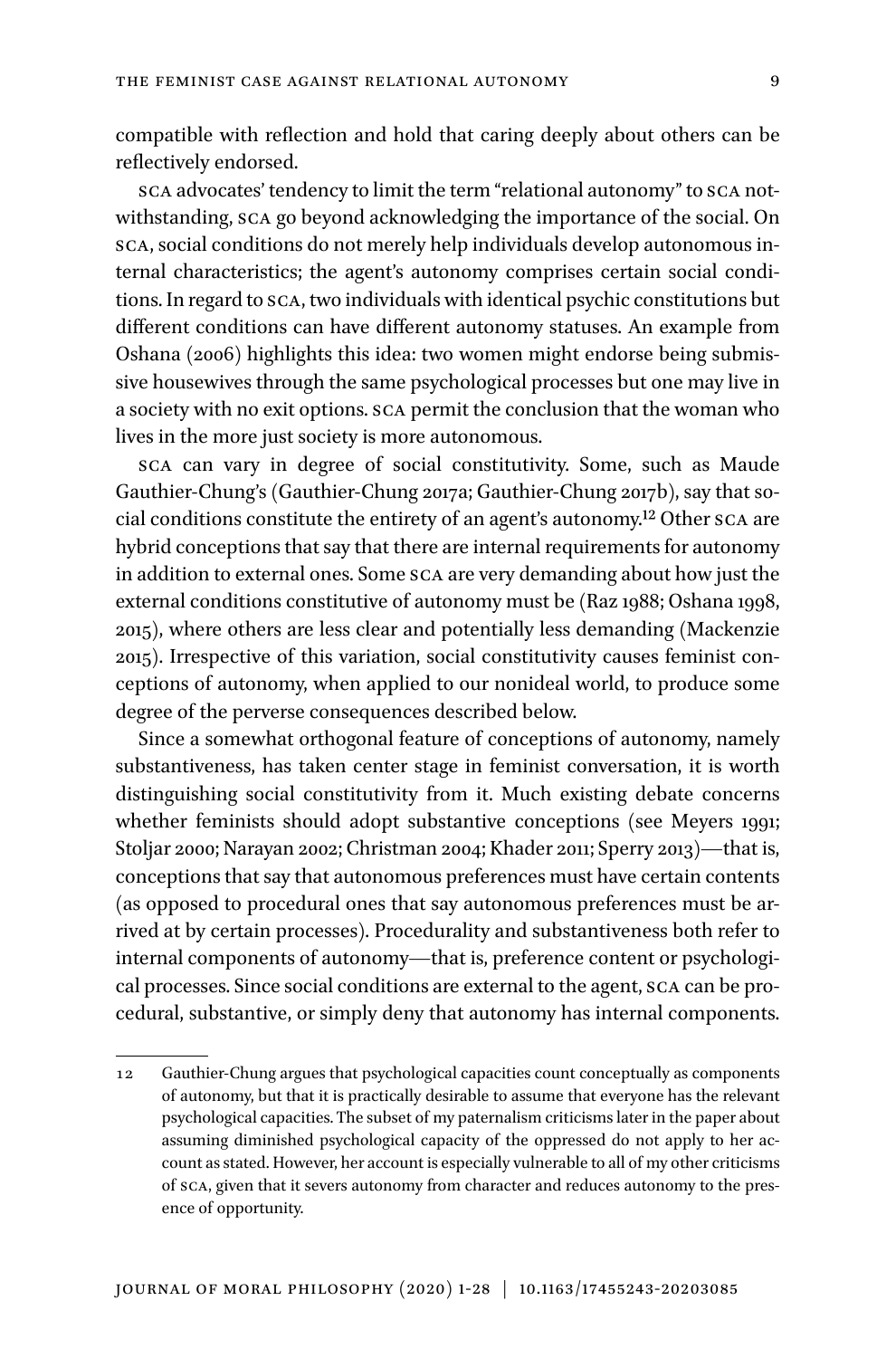However, as we will see in the next section, only sca that are substantive are amenable to doing some of the work feminists want conceptions of autonomy to do, that is, functioning as character ideals. I will show in the next section that, when asked to perform this function, the feminist problems with sca go beyond those associated with internalist substantive conceptions.

# **3 Problems with Socially Constitutive Autonomy as a Character Ideal**

Employed in the role of character ideal, sca end up prescribing that oppressed individuals should a) harm themselves or b) perpetuate their own oppression unless they c) end up not being action-guiding under nonideal conditions at all. Before I make these points, it is worth noting that the very structure of sca makes them ill-suited to be character ideals. Character ideals cover agents' attitudes, dispositions and behaviors. Social conditions on their own do not prescribe action or reasons for action.

Another problem arises from the fact that what sca take to be external components of autonomy can be present without affecting agents' behavior or attitudes. Since the presence of an opportunity to engage in a behavior is consistent with both engagement and nonengagement in it, some sca do not prescribe any behavior at all.

# **3.1** *Substantive Socially Constitutive Conceptions*

The subset of socially constitutive conceptions or autonomy that are capable of functioning as prescriptive character ideals will also be substantive. Not all existing socially constitutive conceptions are substantive. For example, Natalie Stoljar suggests a nonsubstantive socially constitutive conception in the parts of her work where she claims autonomy requires options that would permit "freedom to do otherwise" than following oppressive norms  $(2014)$ <sup>[13](#page-9-0)</sup> Nonsubstantive socially constitutive conceptions like this one can only tell agents what their social conditions should be like—not what they should do, and they are thus ill-suited to be character ideals.

In an important paper, John [Christman \(2004:](#page-25-0) 150–151) criticizes substantive socially constitutive conceptions of autonomy for being substantive. He argues that substantive socially constitutive conceptions proceed from judgments about what an autonomous life looks like to claims about the options necessary for this life. Because sca include perfectionist content, they invalidate the choices of individuals who choose the "wrong" kinds of lives. Christman is

<span id="page-9-0"></span><sup>13</sup> Stoljar's earlier work (see 2002) argues for a substantive conception of autonomy rather than a nonsubstantive socially constitutive conception.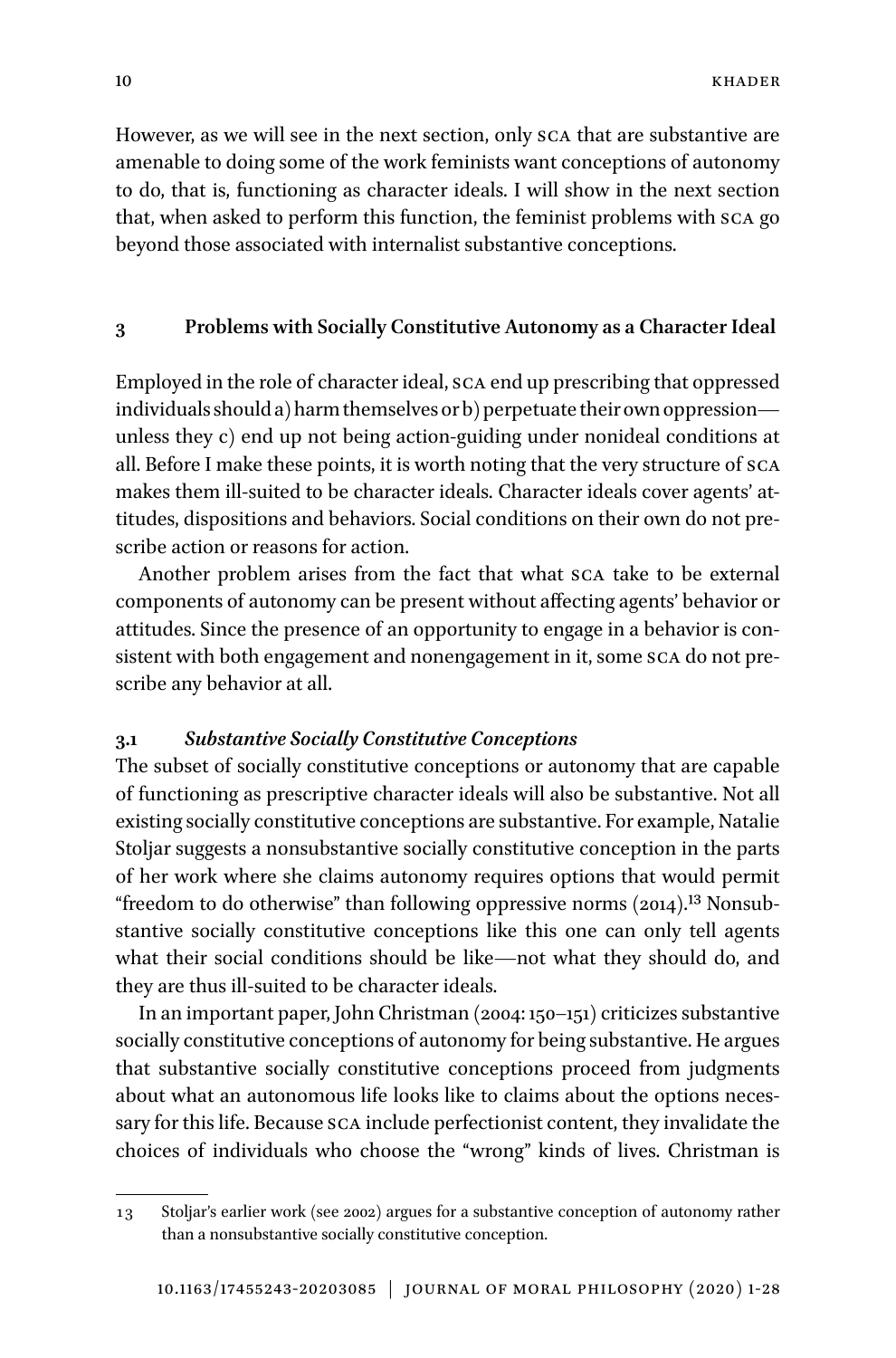right, but this problem accompanies all substantive conceptions of autonomy that is, all conceptions that say that autonomous preferences must have certain content. I am about to argue that substantive sca (hereafter ssca), by virtue of their externalism, pose problems besides substantiveness when we attempt to treat them as character ideals. ssca do not merely tell agents they must act a certain way to live autonomously; they say that agents should take advantage of the opportunities constitutive of autonomy. Oppressed agents, however, live under conditions where at least some such opportunities are absent. As a result, ssca either say that oppressed agents should either act as though the opportunities constitutive of autonomy were present or end up saying nothing about what oppressed agents should do.

Feminists want the character ideal of autonomy to guide women to participate in anti-oppressive struggles, or at least act in ways that reduces the harms oppression visits on them. Saying nothing about what oppressed agents should do clearly falls short of offering an anti-oppressive character ideal. But what about the first strategy—that of telling oppressed agents to act as though they live under conditions where better opportunities were present? To see what is wrong with prescribing that oppressed agents should act as though they lived under idealized conditions, we need to note something that is entailed by feminist reasons for wanting to treat autonomy as a character ideal. Behavior that opposes oppression or reduces the effects of oppression on an individual has to be behavior with means-end effectiveness. However, behaviors that would be means to achieving well-being or promoting equality under just conditions can become means to harm or the perpetuation under oppressive ones.

# **3.2** *The Tragic Structure of Oppressed Agents' Options*

To understand how an oppressed individual's acting as though she lives in an idealized world is likely to visit harm or further oppression on her, we need to bring some facts about our nonideal world into view. Specifically, we need to see that oppressed individuals face option sets with a tragic structure. As I have argued elsewhere, oppressed agents are often forced to choose between promoting their well-being and opposing the subordination of their group (Khader 2014; 2016; forthcoming). An example will illustrate this. Lydia is an attorney who is a woman of color. Like most women working in white collar environments, she is expected to fulfill the "professional beauty qualification" ([Wolf](#page-27-16)  [2002](#page-27-16)) and to be hyper-agreeable. Maintaining a certain body shape, wearing expensive clothing, straightening her hair and other cumbersome beauty treatments help her be perceived as competent. Asserting her interests selectively and indirectly helps her manage perceptions that she is aggressive. She may receive better cases because she is perceived as more qualified; white colleagues and clients may be less likely to racially stereotype her as hostile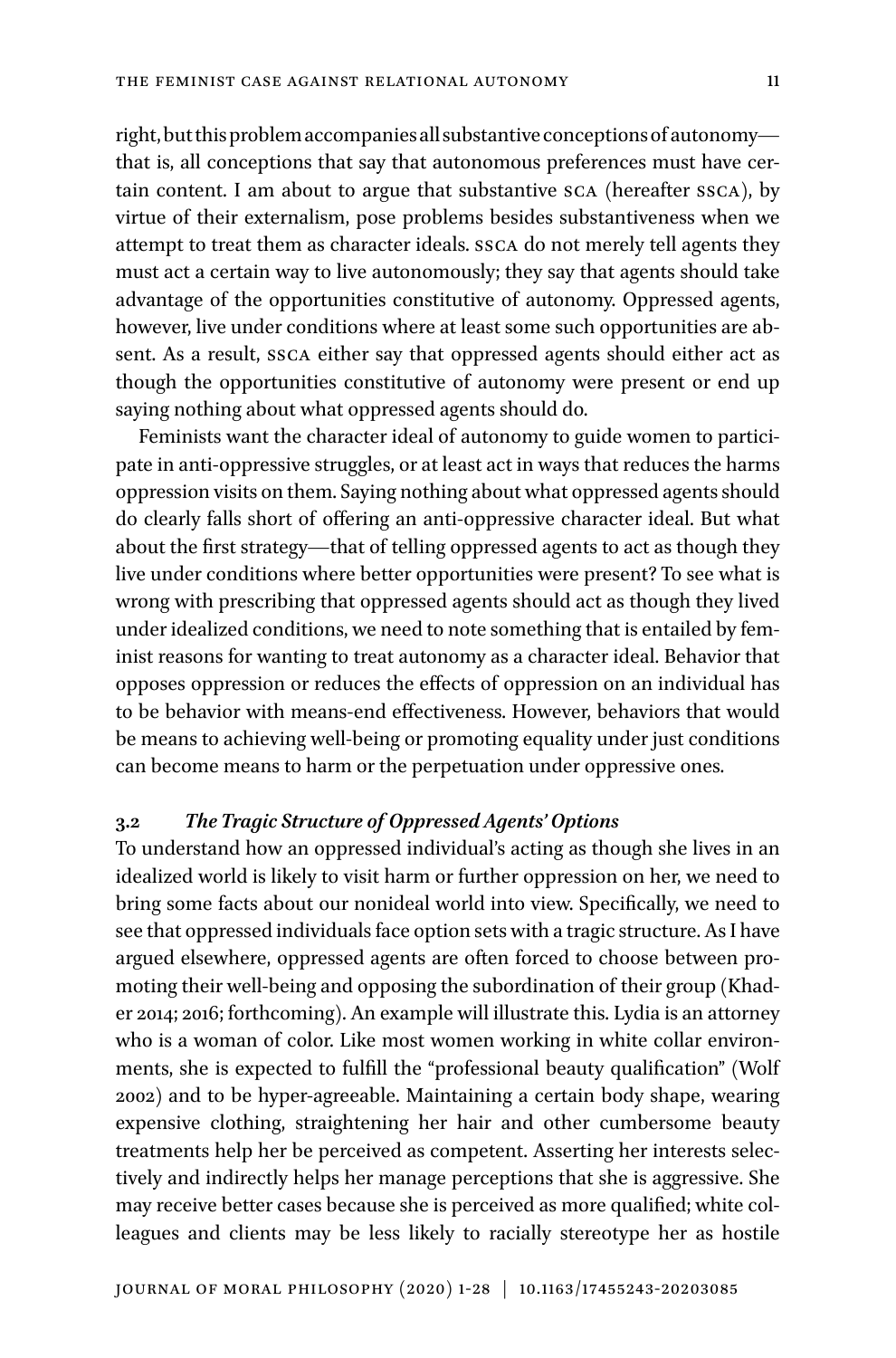because she acts and appears more pleasing; and she may accrue raises and promotions because she is thought to be a team-player and because caring about her appearance is thought to bespeak caring about her job. Men do not face the same expectations, and white women do not face them in the same way. Beauty-related pursuits demand time, money, and energy, and agreeability demands emotional suppression.

Refusing to comply with these oppressive norms would likely reduce Lydia's ability to achieve her professional goals (and gain other important goods that come from employment), but complying does nothing to change, and perhaps even reinforces, the expectation that women, and women of color in particular, should engage in oppressive beauty practices. If it seems paradoxical to claim that something can be both oppressive and well-being enhancing, it may help to keep two facts in mind. First, to say that something is well-being enhancing, or even that it is the most well-being enhancing option, is only to rank available options; it involves no claim about the acceptability of the menu. Second, oppression is definitionally a condition that structures the relationship of social groups to each other (see Frye 1983).[14](#page-11-0) To be oppressive, a social order does not need to remove opportunities for well-being from the oppressed; it needs only offer worse opportunities than it offers the dominant.

We can think of oppressed agents as facing a dilemma with two prongs: choose well-being through self-subordination, or choose opposition to oppression through self-sacrifice. ssca, taken as an action-guiding character ideal under nonideal conditions, unacceptably prescribe that oppressed agents choose one of the prongs. Which prong depends on how a given conception specifies the social conditions necessary for autonomy. It depends on whether the social conditions required for autonomy amount to increased availability of what is already valuable in a given context or access to a social order that does not require some groups of people to subordinate themselves to increase their well-being. If a given substantive socially constitutive conception of autonomy specifies opportunities context-relatively (as in the case of [Gauthier-](#page-26-12)[Chung 2017b](#page-26-12)), it prescribes self-subordination; if it specifies them aspirationally (as in the case of [Oshana 2006\)](#page-27-13), it prescribes self-sacrifice. In the former case ssca prescribe the perpetuation of oppression and in the latter, ssca endorse oppressive values at the theoretical level and unduly burden oppressed agents with responsibility for ending oppression.

<span id="page-11-0"></span><sup>14</sup> According to Frye's (1983) definition, oppression describes structural conditions that disadvantage certain social groups in order to benefit others.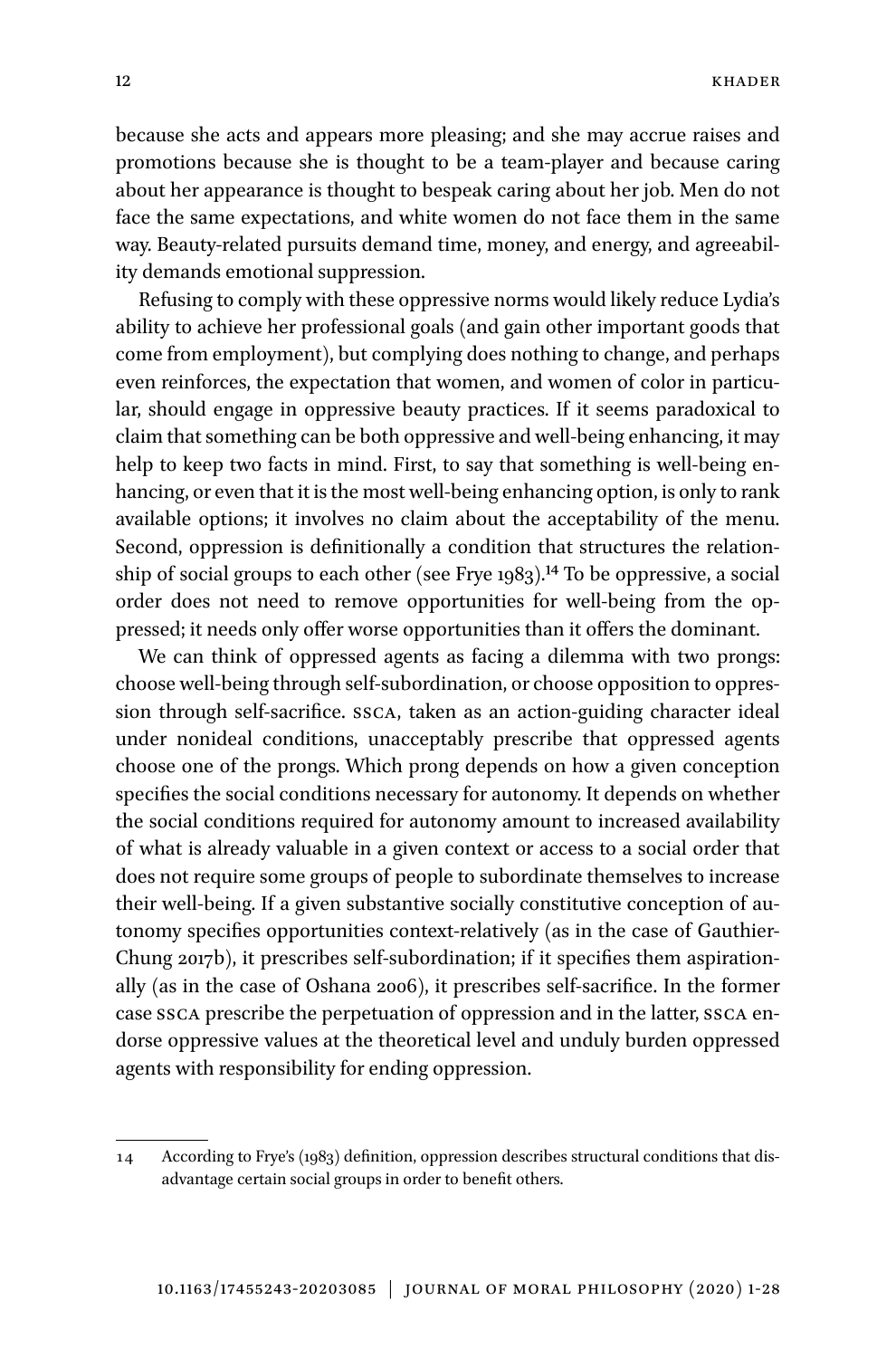# **3.3** *Context-Relative ssca Prescribe Self-Subordination*

Gauthier-Chung conceives autonomy as requiring "options that are determined contextually within a given time and society" (2017b: 87). Though she does not conceive autonomy as a character ideal, this part of her view gives an example of how one might specify the social conditions constitutive of autonomy in a context-relative fashion. One might think that the external conditions necessary for autonomy comprise greater quantities of the opportunities that already advance the well-being of oppressed persons within a given context. In just societies, the opportunities that promote well-being will be those whose exercise is consistent with social equality. But in unjust contexts like Lydia's, morally repugnant or self-subordinating opportunities can become means to well-being.

Context-relative ssca, applied as character ideals for oppressed agents, ask agents like Lydia to reinforce their own subordination. In regard to contextrelative ssca that took opportunities for professional success to constitute autonomy, Lydia's engagement in oppressive beauty practices would be required for autonomous action. If ssca were thought of as a feminist character ideal, then something further would follow: oppressive beauty norm compliance would exhibit anti-oppressive virtues. To put the point independently of the example: in oppressive contexts, character ideals based on context-relative ssca prescribe self-subordination because self-subordination is a means to well-being in oppressive contexts (see Khader 2014; forthcoming). But this prescription should strike feminists who think the character trait of autonomy is supposed to help women resist oppression as perverse.

There is another, less direct way character ideals based on context-relative ssca are at odds with anti-oppressive aims. They treat the values of the dominant as morally correct. As Iris Marion Young [\(Young 1991\)](#page-27-17) argues, oppressive societies do not merely distribute goods differentially; they also determine what counts as a good in prejudicial ways. Lydia's society treats the attractiveness and sexual availability of women as good, but these goods promote patriarchal dominance. It is true that Lydia stands to benefit materially from embracing patriarchal and racist values. But surely feminists should be skeptical about character ideals that treat these values as morally correct. Encouraging oppressed agents to invest in value systems that downgrade their values just because oppressed agents' values already happen to be downgraded is in tension with feminist aims. As Lisa Tessman argues (175–198), building the demands of nonideal circumstances into our normative concepts jeopardizes our ability to assign moral value to the creation of a world without oppression.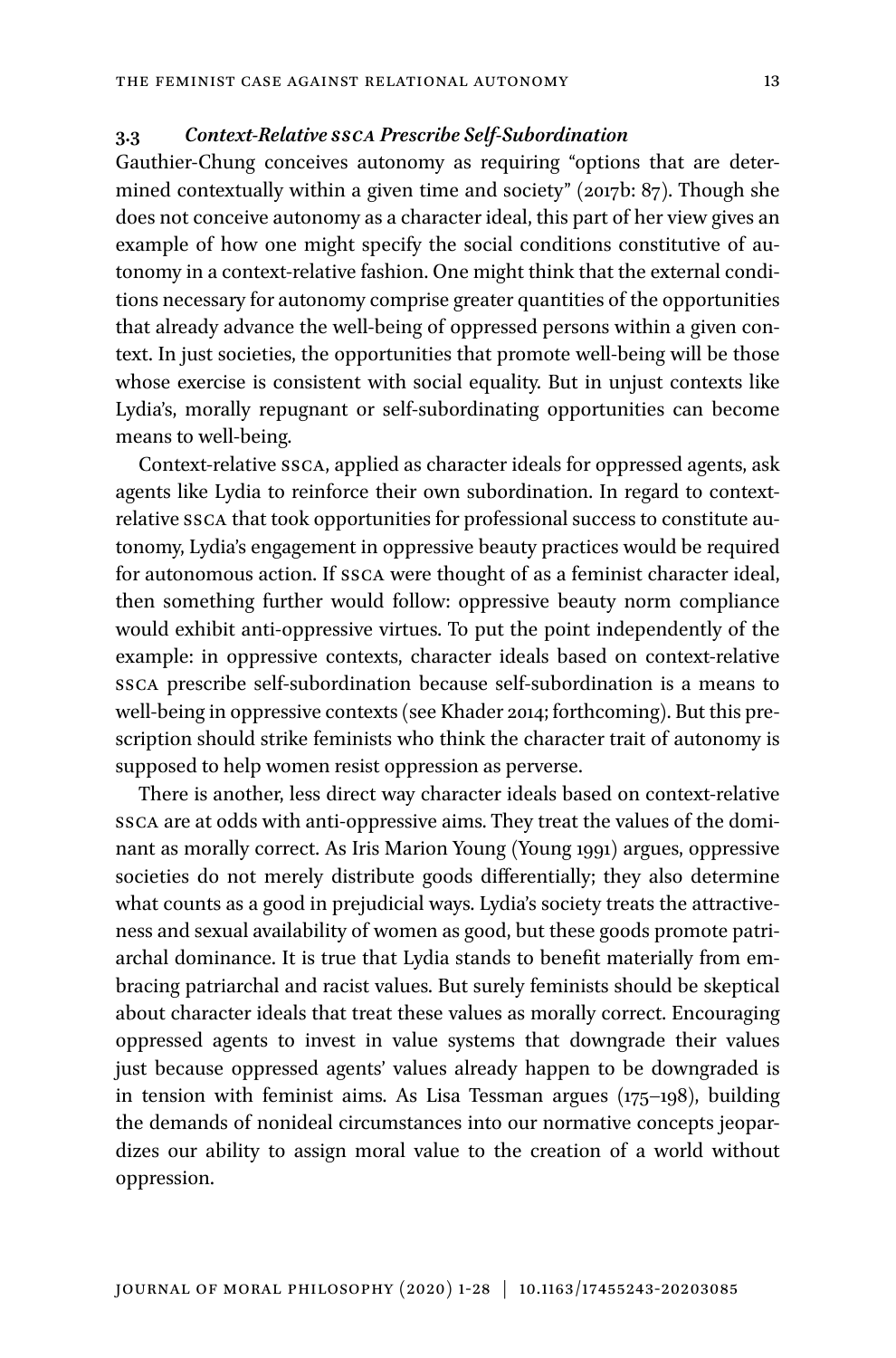# **3.4** *Aspirational Conceptions Prescribe Self-Sacrifice*

The solution to these problems may seem to be to build the presence of less oppressive conditions for well-being into autonomy. What I am calling "aspirational" ssca solve the problem of prescribing self-subordination by making something like the ability to function in society as an equal a requirement for autonomy. For example, [Oshana \(2006\)](#page-27-13) argues that agents need equal opportunities and nondomination to be autonomous. Such conceptions, when treated as action-guiding character ideals, recommend that oppressed agents should act as though they lived in societies that recognized their equal status.

However, prescribing that oppressed agents act as though they could access well-being without self-subordination amounts to asking them to court selfharm. Because of the tragic structure of oppressed agents' options, flouting oppressive norms often means exposing oneself to penalties. Consider Oshana's view that autonomy requires the absence of the expectation that one take responsibility for the needs and expectations of others [\(Oshana 1998:](#page-27-0) 94). Data on emotional labor show that, in our nonideal world, women who refuse to take responsibility for the needs and expectations of others are punished (Bowles et. al 2007; Williams 2007). Lydia may decide to act as though the professional beauty qualification and others' racial discomfort with her did not need to be managed, but she would pay a price. If the price in the example seems low, consider similarly structured situations where it would be high; acting as though there are no penalties for reporting sexual harassment might cause job loss, acting as though one is not vulnerable to criminalization because of one's race can increase one's vulnerability to violence, and so on.

It is unclear how courting self-harm in the way a character ideal based on ssca would recommend could be the only fitting way to enact resistance to oppression. Seeing something wrong with one's oppression does not entail that one should act as though one is not oppressed. Moreover, an individual who acts as though oppressive norms are absent is unlikely to reduce the effects of those norms on the world, or on her. Norm change typically requires collective action that challenges barriers, not individual behavior that ignores them.

It might be objected that morality is hard and feminist social change just requires self-sacrifice—that the oppressed agent who acts as though the world were better expresses feminist values in spite of courting harm. But commitments to opposing oppression militate against victim-blaming and assigning the burdens of ending oppression disproportionately to victims. It is incumbent on the defender of a prescription that oppressed agents engage in selfsacrifice to explain why it is expressive of feminist values to recommend that victims of oppression make their lives worse than they already are.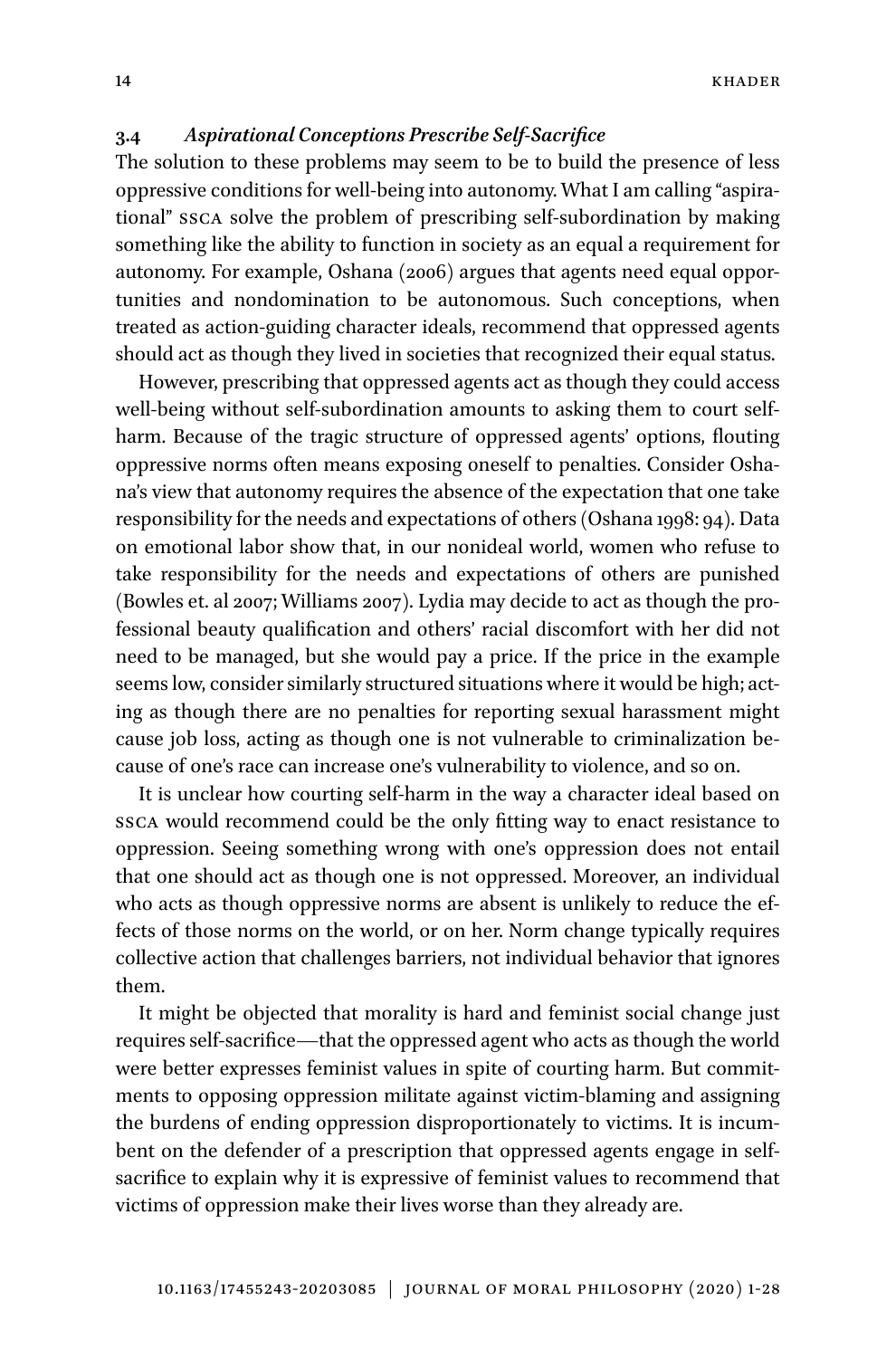# **3.5** *An Objection: Non-Substantive sca as Character Ideals*

The socially constitutive theorist may object that my discussion in this section began from a mistaken assumption—namely that only substantive sca could function as character ideals. After all, sca state only that certain opportunities must be available, and opportunities are not requirements. It may thus seem that sca could function as character ideals without being substantive in the following way: the presence of opportunities might enable behavior that is positively correlated with reflecting upon and rejecting oppression. To use our existing example, one might fill out the content of socially constitutive autonomy to include external opportunities that help an agent detect what she wants and pursue it, as in, say the view that the opportunity to be free of the professional beauty qualification would make it easier for Lydia to decide just how much she cares about beauty. Or, one might claim that the presence of options enables autonomous behavior by adding desired options to agents' sets. So, for example, Lydia may want to be free of the professional beauty qualification, so the opportunity to be free of it just helps her do what she wants to do.

I reply that these enabling views are highly plausible but that the conceptions of autonomy that underlie them are not socially constitutive. If the view is that an agent's capacities for autonomous reflection are enabled by external conditions, we have an internalist view rather than a socially constitutive conception of autonomy. If it is that an agent's ability to do what she wants is enhanced by the presence of desired options, we only have an explanation of how options enhance the autonomy of agents who already want them. In both cases, the link between autonomy and external social conditions is contingent and empirical rather than constitutive—contingent in the first case on what helps an agent critically reflect (presumably some agents could reflect adequately absent the social conditions) and in the latter case on the desires of existing agents.

If we try to save the last version of the enabling view—the one that says that improved social conditions enhance autonomy by offering desired options by claiming that autonomous behavior is enabled regardless of what the agent desires, we either lapse into ssca and the attendant problems I have just discussed or sever the link between autonomy and character. Character ideals are supposed to provide reasons for action, but the only reasons that the modified enabling view can give to the person who does not want enhanced options are the objective moral reasons characteristic of substantive conceptions of autonomy. If we say that a person's autonomy is enabled through conditions that do not give her any kind of reasons, autonomy seems conceptually redundant. As I will discuss at greater length in the discussion of paternalism below, we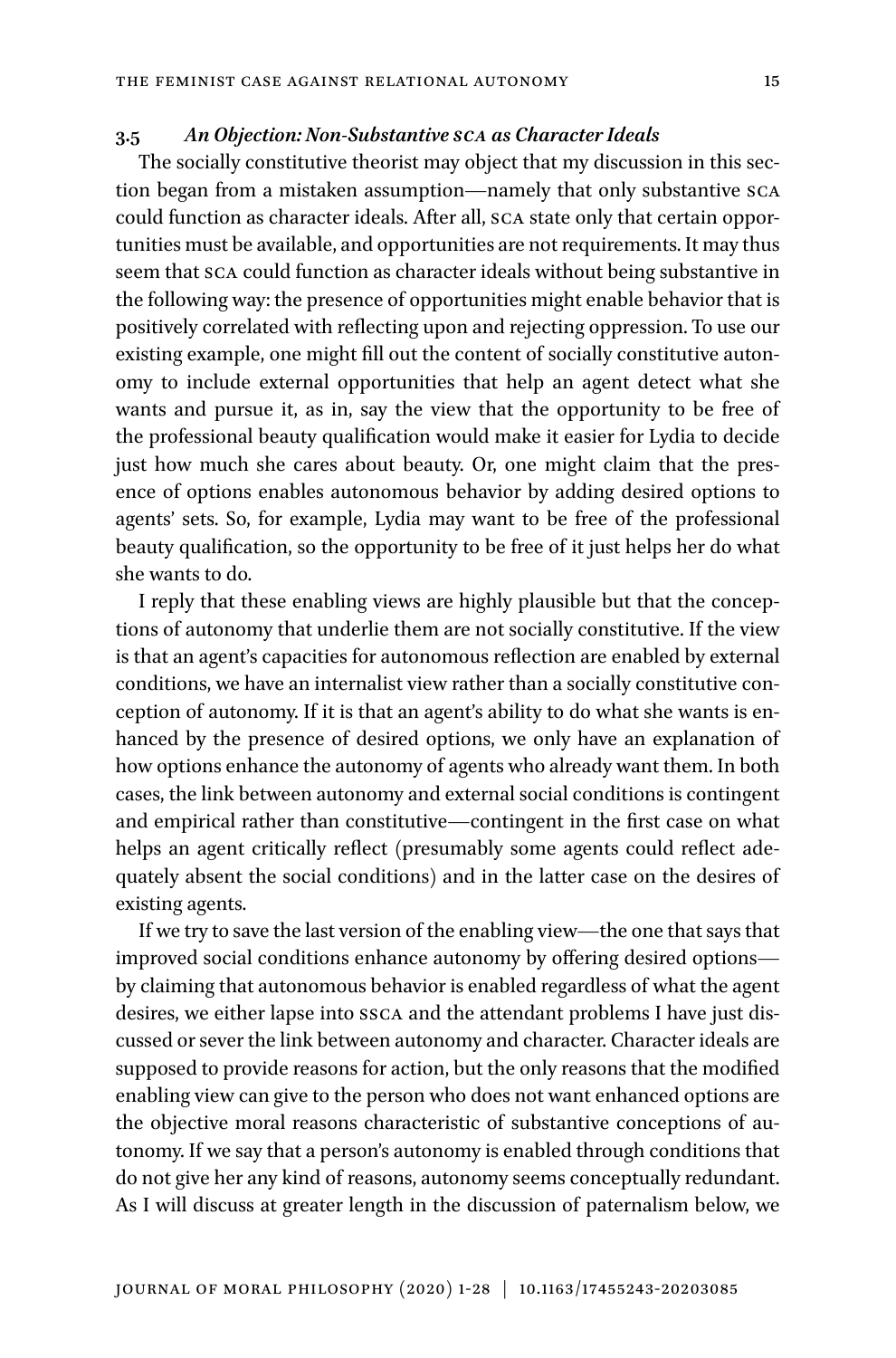already have the distinct concept of opportunity, and it is unclear what is added by calling opportunities "autonomy." In fact, if the arguments about paternalism I make in the next section are correct, calling opportunities "autonomy" introduces significant theoretical disadvantages.

# **4 Problems with Socially Constitutive Autonomy as Paternalism-Limiting Concept**

sca do not only offer perverse prescriptions when treated as character ideals. They also prescribe political strategies that exacerbate oppression. Because they make the presence of idealized conditions a prerequisite for autonomy, feminist sca take oppressed agents to possess diminished autonomy. sca advocates see this entailment as a strength. But the view that oppressed agents lack autonomy is a liability when it comes to political praxis under nonideal conditions. In regard to sca, paternalism that worsens the condition of oppressed agents may seem morally acceptable, or even required. The reasons for this excessive paternalism tolerance are triple: sca imply that the oppressed are relatively less autonomous than the dominant, they remove the principled reason for refusing to coerce oppressed individuals, and they obscure the costs option that enhancement can impose under nonideal conditions.

The threat of justifying these types of paternalism attends all feminist sca, because all such views entail that the oppressed are less autonomous, at least with respect to the external components of autonomy, than the dominant. Though many defenders of sca attempt to stave off these paternalism implications, their strategies for doing so involve creating somewhat idiosyncratic, and sometimes *ad hoc*, conceptual architectures around autonomy. Because of this, I direct the paternalism criticisms below against sca in general, and introduce the views of particular advocates of sca in elaborating more sophisticated strategies for staving off my criticisms.

# **4.1** *Nonreciprocal Vulnerability of Oppressed Agents to Paternalism*

Part of oppression is domination. As [Young \(1991\)](#page-27-17) argues, oppressed groups find themselves subject to the will of the powerful. This domination often takes the form of paternalism, justified by the claim that the oppressed need the dominant to make decisions for them. A key paternalism-related issue that all feminist sca pose is that they seem provide support for this claim by implying that the oppressed are less autonomous than the dominant. If autonomy entitles one to having decision-making authority in one's own life, and if autonomy consists partly in access to morally desirable social conditions,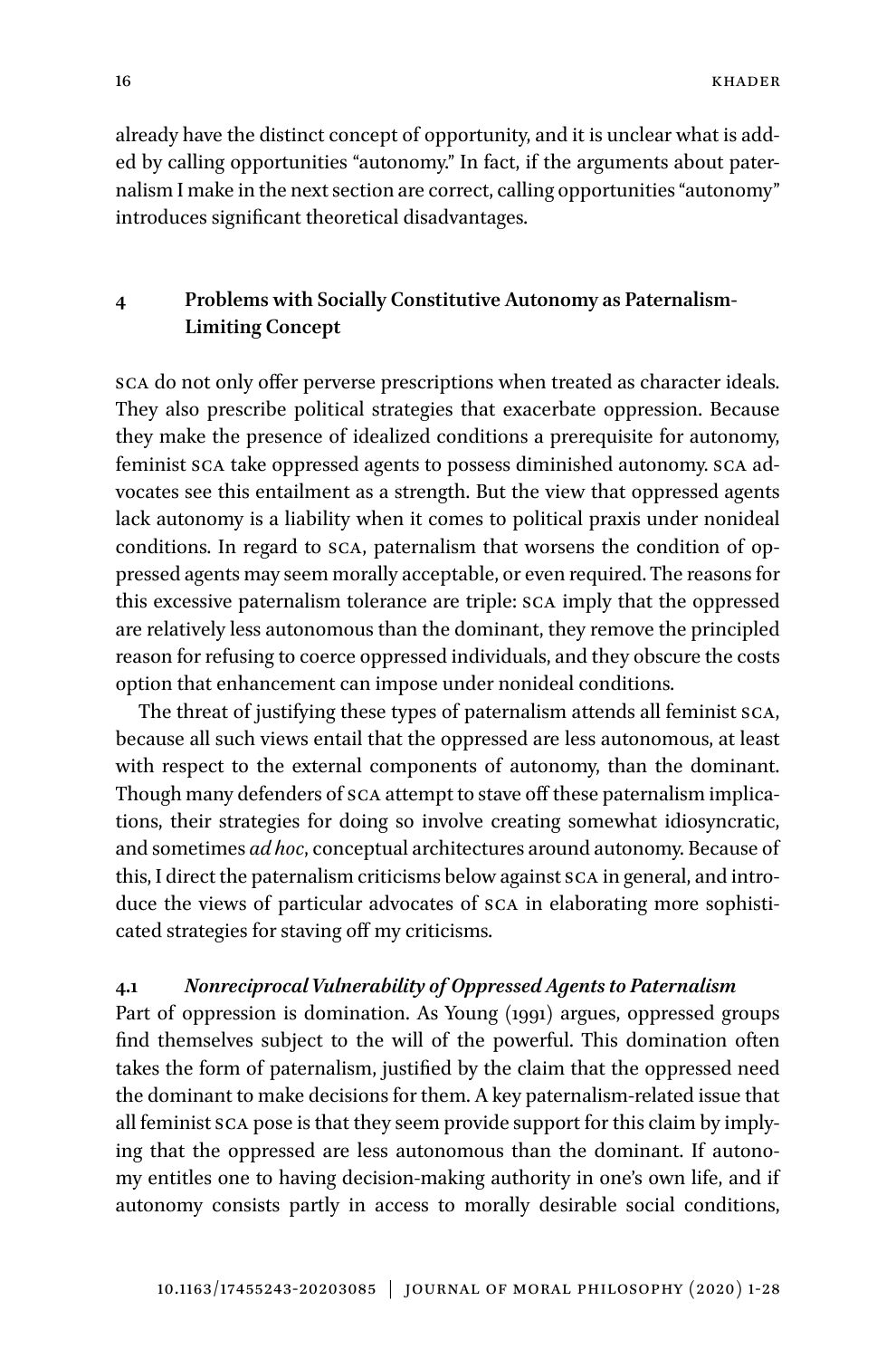oppressed individuals will have a lesser entitlement to making decisions about their own lives than the dominant do over theirs. This unequal entitlement to autonomy is a distinctive feature of sca, since sca make the thing that oppressed agents lack and dominant agents have (namely, a social context that does not oppress one) a constitutive feature of autonomy.

Besides being intuitively noxious, this implication about the relative autonomy of members of dominant and nondominant groups promotes disrespect for oppressed people's choices as Christman (2009) argues. In addition to directly justifying such disrespect, sca are likely to offer a (seemingly feminist) moral justification for epistemic oppression. The idea that oppressed people are less self-directed than the dominant supports subjecting their views, testimony, and decisions to greater scrutiny and suspicion than those of the dominant.

Defenders of sca may offer two objections to my view that sca increase the vulnerability of the oppressed to paternalistic forms of domination. First, defenders of hybrid internal-external views, such as [Oshana \(2006\)](#page-27-13) and Mackenzie (2014), may deny that sca yield the view that the dominant are more autonomous on the grounds that the oppressed are advantaged with respect to some elements of autonomy—just not those that take the form of external social conditions. I address this objection in more detail in my discussion of internally differentiated hybrid conceptions below. For now, I merely note that it is unclear what these domains of autonomy in which the oppressed had enhanced self-direction would be, and that this objection rests on showing, not just that the oppressed *can* have superior internal autonomy, but that they have it systematically. This needs to be shown because the autonomy deficit oppressed people have on feminist sca is systematic and definitional; oppressed people lack the social conditions constitutive of autonomy just by virtue of being oppressed.

Second, defenders of sca might raise Oshana's objection (2006: 100) that socially constitutive conceptions of autonomy do not do anything to oppressed individuals, as it is social conditions and not concepts that cause this diminishment. This objection misses the fact that moral concepts do more than describe reality. When there are competing reasonable conceptions of moral and political concepts, we have some discretion over which conceptions to adopt. An important consideration, especially for feminists, is what will happen in the world if we choose certain concepts, or conceptions of these concepts, rather than others (Haslanger 2005; [Mills 2005](#page-27-7), [Walker 2007\)](#page-27-10).[15](#page-16-0) It is clear that

<span id="page-16-0"></span><sup>15</sup> In addition to having a long history in feminist philosophy, the idea that conception choice should be affected by practical implications, is the topic of much discussion in the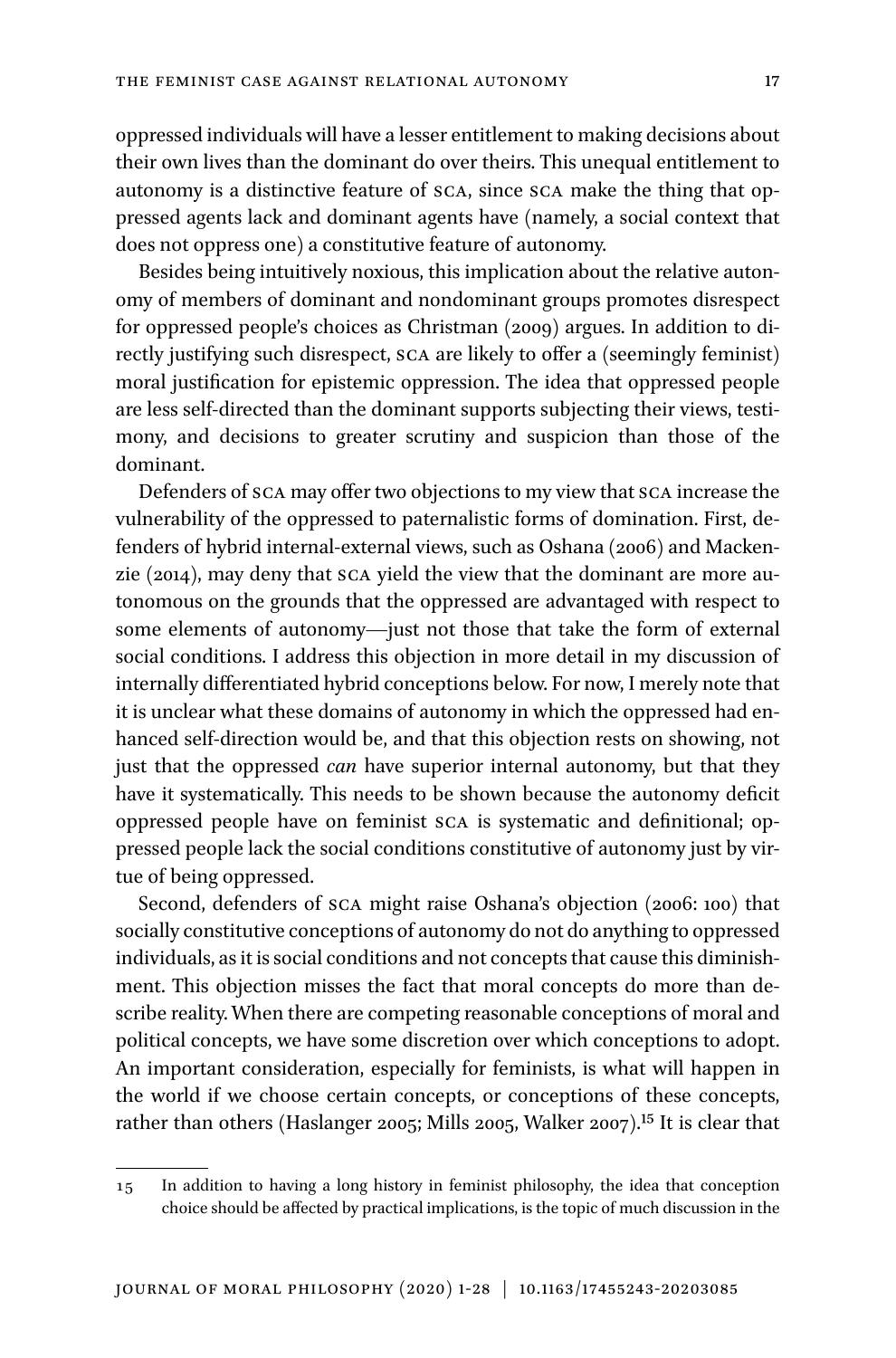paternalistic domination in the world has both philosophical and material causes. However, adopting sca makes continued paternalistic domination appear morally justified, and this should count as a strike against sca.

# **4.2** *Paternalistic Coercion of Oppressed Individuals*

So sca, when adopted, lend support to moving decision-making authority out of the hands of the oppressed and into the hands of the dominant. As I argued at length in *Adaptive Preferences and Women's Empowerment*, incorporating socially constitutive content into autonomy lends support to paternalistic coercion of the oppressed. sca do this is by making the best-known principled argument against coercive paternalism unavailable in oppression cases. It is usually argued that paternalistic coercion is wrong because it violates the autonomy of the coerced. But the idea that opportunities are constitutive of autonomy introduces the possibility that people who lack them are not autonomous, or not autonomous enough. This potential to support paternalistic coercion of the oppressed is a problem for all conceptions of autonomy on which the oppressed possess diminished autonomy, but sca support such coercion across a particularly wide swath of cases, because, sca make it the case that all oppressed agents have diminished autonomy.[16](#page-17-0)

Removal of the presumption against paternalistic coercion of oppressed agents also makes it possible for sca to promote such coercion in a second, more specific way. If autonomy is constituted partly by options provided by social conditions—as sca state it is—autonomy can actually be enhanced, or provided for the first time, through coercion.

sca are in fact interpreted in practical contexts as supporting paternalistic coercion that worsens the lives of the oppressed. The editors of a recent collection on autonomy summarize the upshot of sca for social science as follows: "According to [relational autonomy views], when women make 'bad' or 'illiberal choices'" because of the limited opportunities, "their decisionmaking is considered not truly autonomous. Consequently, some infer their choices are not to be respected" (Foblets, Graziedei et al. 2018). Uma [Narayan \(2002:](#page-27-14) 428– 429) argues that proponents of coercive policies against putatively oppressive

contemporary conceptual engineering literature. See, for example, Plunkett and Cappelen (2019).

<span id="page-17-0"></span><sup>16</sup> On many conceptions of internalist procedural autonomy, oppressed agents are particularly likely to lack autonomy because they were not encouraged to develop requisite reflective or imaginative capacities (see Meyers 1989 and Friedman 2003, 179–205). On these views the autonomy deprivations of oppressed agents come about for contingent empirical reasons – it is not a part of these conceptions of autonomy itself that these agents have diminished autonomy.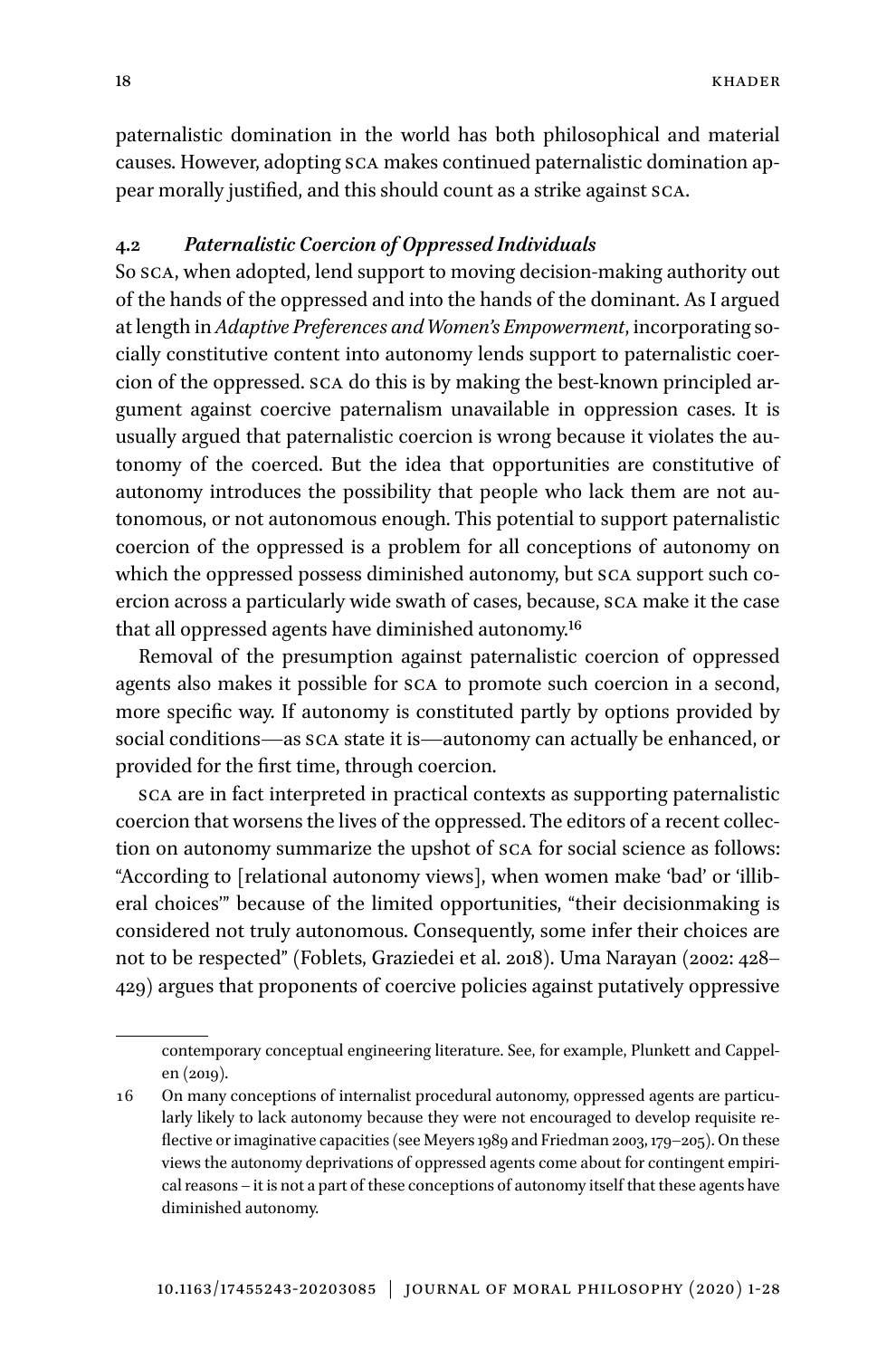cultural practices, such as veiling, often claim that third-world women's lack of options diminishes the respect-worthiness of their choices.

Some sca advocates bite this bullet. Oshana explicitly argues that "strong paternalistic intervention is sometimes needed to preserve the autonomy that is threatened by a competent and deserving person's self-regarding conduct" (20016: 115). However, sca defenders might attempt to resist the implication that sca justify paternalistic coercion. One way they might do so is by claiming that sca only hold that opportunities—as opposed to compulsion to act or function in any particular way—are autonomy-enhancing. This is the view Stoljar develops in her (2014) response to criticisms of substantive conceptions of autonomy I make in earlier work ([Khader 2011](#page-26-1)). Stoljar argues that substantive autonomy theorists need not constrain the content of individual choices. Instead, Stoljar claims, they can focus on social constitutivity and say that women need "freedom to do otherwise" than follow oppressive norms, without saying women should be coerced into rejecting them. But this defense of sca is either *ad hoc* or dissolves into a defense of a nonconstitutive enabling conception of the type that I argued against above. It dissolves into a nonconstitutive conception if it argues against coercion on the grounds that the ability to choose whether to engage in opportunities helps autonomy only by enabling critical reflection.

To see why claiming that sca only entail promoting opportunities might be *ad hoc*, note that the claim that opportunities are constitutive of autonomy is usually motivated by a perfectionist claim about the capacities exercised in an autonomous life—in Stoljar's case, a perfectionist claim about what a feminist life looks like, followed by the claim that it is impossible to live such a life absent the relevant opportunities.<sup>17</sup> But if exercising the capacity is part of an autonomous life, it seems strange to claim that autonomy is conferred by having the opportunity to exercise the capacity rather than actually exercising it. The typical argument for not coercing people into taking advantage of opportunities is respect for autonomy, but sca define autonomy so that this argument is

<span id="page-18-0"></span><sup>17</sup> There is another possible nonperfectionist line of reasoning that might seem to permit Stoljar's claim that opportunities are constitutive of autonomy. Rather than saying that autonomy requires leading a feminist life (or on the nonconstitutive interpretation, that options can make it more likely that one will lead a feminist life by making one more reflective, critical, etc.), she might be claiming that agents need to have the possibility to act in more than one way to count as autonomous. This seems plausible, but it would justify only an extremely minimal form of social constitutivity where agents always needed exactly two options. Stoljar's idea that oppressed agents need to be able to contravene oppressive social norms involves a more expansive notion of opportunity—even if the phrase "freedom to do otherwise" conceals it.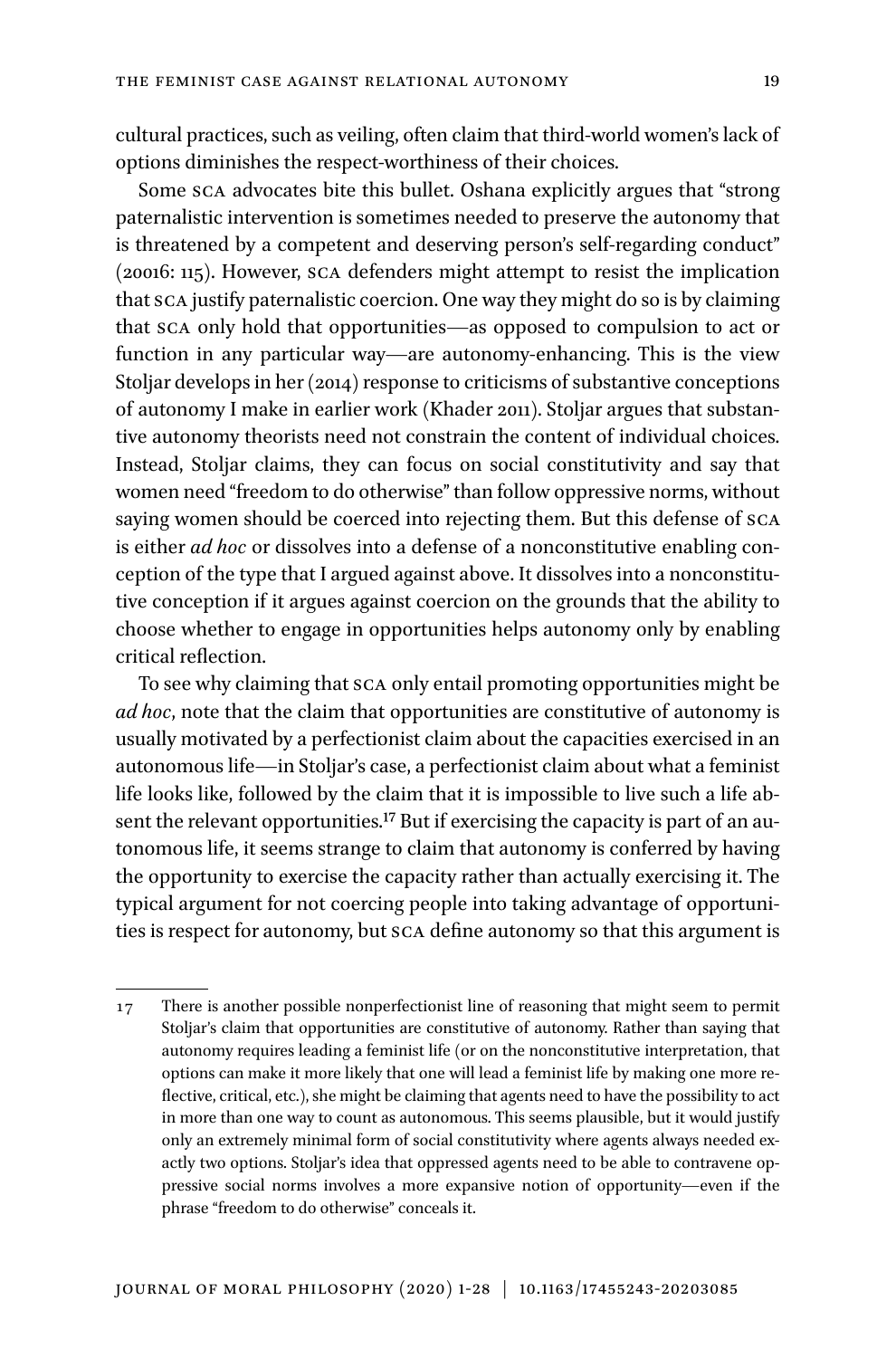unavailable. The defender of sca might try to make this argument available by claiming that autonomy is hybrid, including external social elements and internal elements—and that focusing on opportunities helps foster the internal elements. Again, I will say more about this type of view in the section on internally differentiated hybrid conceptions below, but for now I simply remark that, without an argument for why we should weight the internal elements of autonomy more heavily than living an autonomous life by taking advantage of valuable opportunities, this, too is *ad hoc*.

Another problem with the argument that sca justify opportunities, not coercion, is that, because of collective action problems, many opportunities are best secured through coercion. The opportunity not to have rubella, for example, is best secured by coercive vaccination. Since oppressive social norms are often held in place by widespread compliance, and since individual agents who fail to comply stand to incur costs, changing them require a high level of coordination. This is precisely what the empirical literature on social norm change suggests [\(Mackie and Lejeune 2009](#page-26-13); [Paluck and Ball 2010](#page-27-18)). As Clare Chambers argues in a feminist philosophical application of the social norms literature, the opportunity not to be expected to have large breasts may be best supported by banning breast implants [\(Chambers 2004](#page-25-1): 25–26).

A second way sca defenders may resist the implication that sca justifies paternalistic coercion is by distinguishing the concept they are trying to define from the one that guarantees freedom from coercion. Catriona Mackenzie (2014) takes this route and states that rationality rather than autonomy grounds the entitlement to freedom from coercive paternalism; Natalie [Stoljar \(2014\)](#page-27-1) takes it, claiming that the relevant concept is harm; [Oshana \(2006\)](#page-27-13) takes it at some points, arguing that the relevant concept is negative freedom. sca defenders might also claim that there are two levels of autonomy, a minimal one that guarantees freedom from coercion and a more one that sca embody (see [Oshana 2006:](#page-27-13) 100).

Yet the underlying reason liberals, such as Mill ([Mill 2008](#page-27-12)), usually give for the harm principle is that coercion interferes with people's abilities to live autonomous lives.<sup>18</sup> Negative freedom is usually thought of as a way of

<span id="page-19-0"></span><sup>18</sup> Stoljar acknowledges this, saying that harm derives its importance for liberals "in part [from]respect for the value of autonomy" (250). But if the justifiability of coercion derives from the particular badness of harm, and the particular badness of harm derives from its unique ability to outweigh the importance of autonomy, it is unclear how the claim that autonomy judgments do not entail judgments about the justifiability of paternalistic coercion is tenable. Stoljar then goes on to offer a version of Raz's autonomy-based criticism of coercion, claiming that coercion usually limits the ability to engage in other autonomous pursuits. However, the tragic situation of oppressed agents is one where coercion is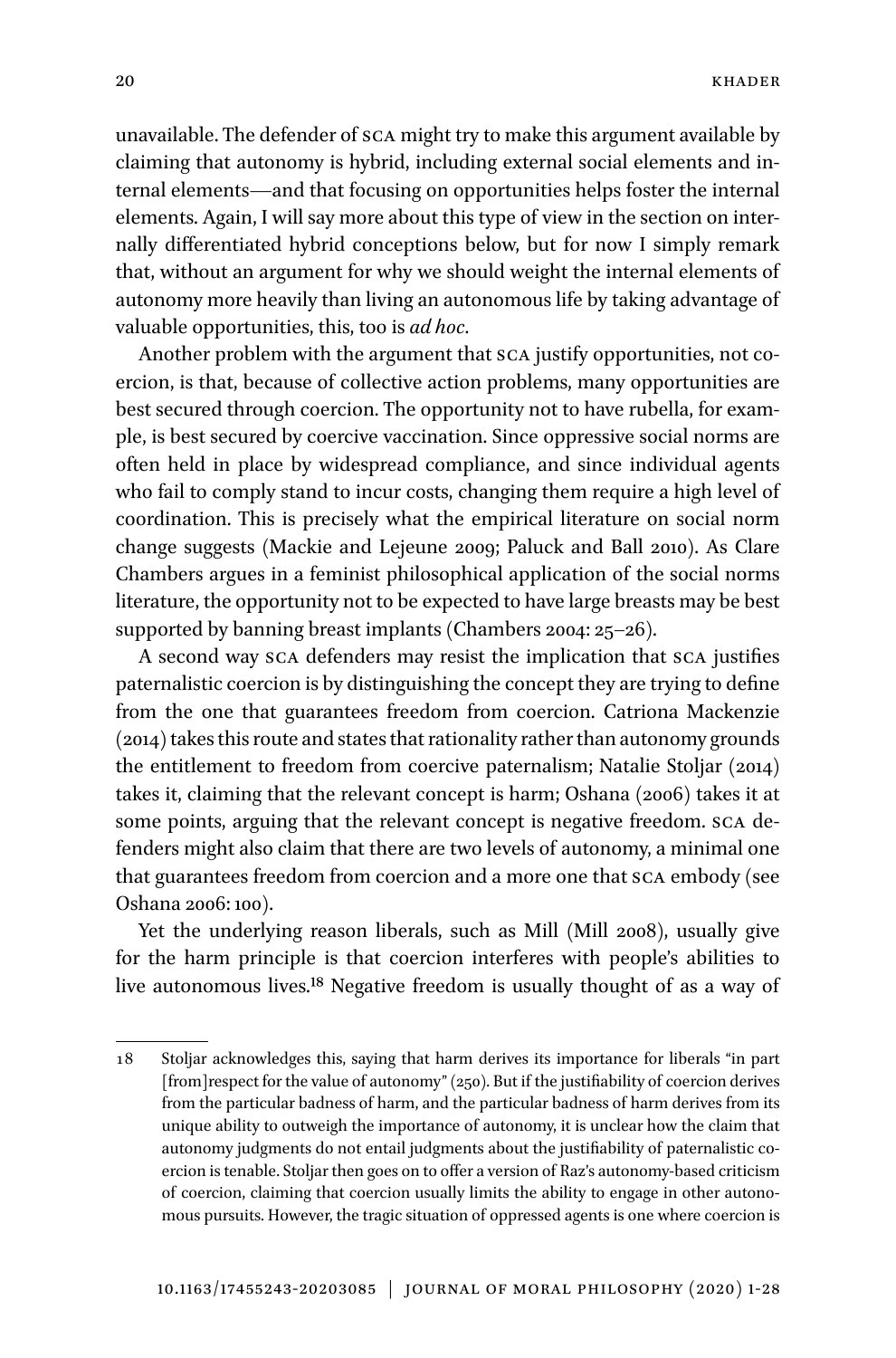operationalizing respect for autonomy; noninterference is rarely regarded as valuable for its own sake. Usage on its own of course does not settle the question of what autonomy is for. However, absent another explanation of the theoretical role of autonomy, and absent another freestanding coercion-limiting concept, the susceptibility of the oppressed to paternalistic coercion depends on how we define autonomy.

A third way sca defenders try to defend against the claim that sca licenses paternalistic coercion is to claim that there are two levels of autonomy and only one, the one that is irrelevant to paternalistic treatment, is socially constitutive (is Mackenzie 2014). It seems plausible, but without further explanation, that this splitting of autonomy also seems ad hoc. Since they proliferate concepts of autonomy, it is incumbent on defenders of sca who split autonomy into two concepts to explain what theoretical value is added by calling external social conditions "autonomy," when we already have the concept of opportunity and other adjacent concepts—especially given the multiple theoretical downsides I have discussed. Further, coercion is not the only paternalismrelated cost made acceptable by sca. I have already given an argument about asymmetrical susceptibility to paternalism, and I am about to argue that coercion is not the only cost that can be justifiably minimized in the name of sca.

# **4.3** *Obscuring the Costs of Opportunity Enhancement*

I have argued that feminists should want a concept of autonomy that avoids imposing unacceptable costs on the oppressed.[19](#page-20-0) Some of the costs oppressed people stand to incur through attempted social change are costs to their abilities to live consistently with their own values. Feminists should want a concept of autonomy that sensitizes us to these costs for two reasons. First, people's ability to live types of lives they care about is itself a good, one whose diminution should matter in the social calculus about what to do. Second, losses to self-governance also often track other types of costs, especially under nonideal conditions. Oppressed people are often attached to certain ways of being and doing because they contribute to their well-being. Yet because of the tragic structure of oppressed agents' options, the links between these ways of being and doing and well-being are not always evident to an outsider. Valuing the first-person perspectives of the oppressed is often the only way to get a handle on how feminist political strategies will affect their well-being.

likely to increase access to the activities that an aspirational socially constitutive conception take to be part of autonomy.

<span id="page-20-0"></span><sup>19</sup> I have argued elsewhere [\(Khader 2011](#page-26-1), 2013) that the fact that oppressed agents sometimes adapt their preferences or internalize their oppression does not constitute an argument not to afford them epistemic privilege about the facts about their own situations.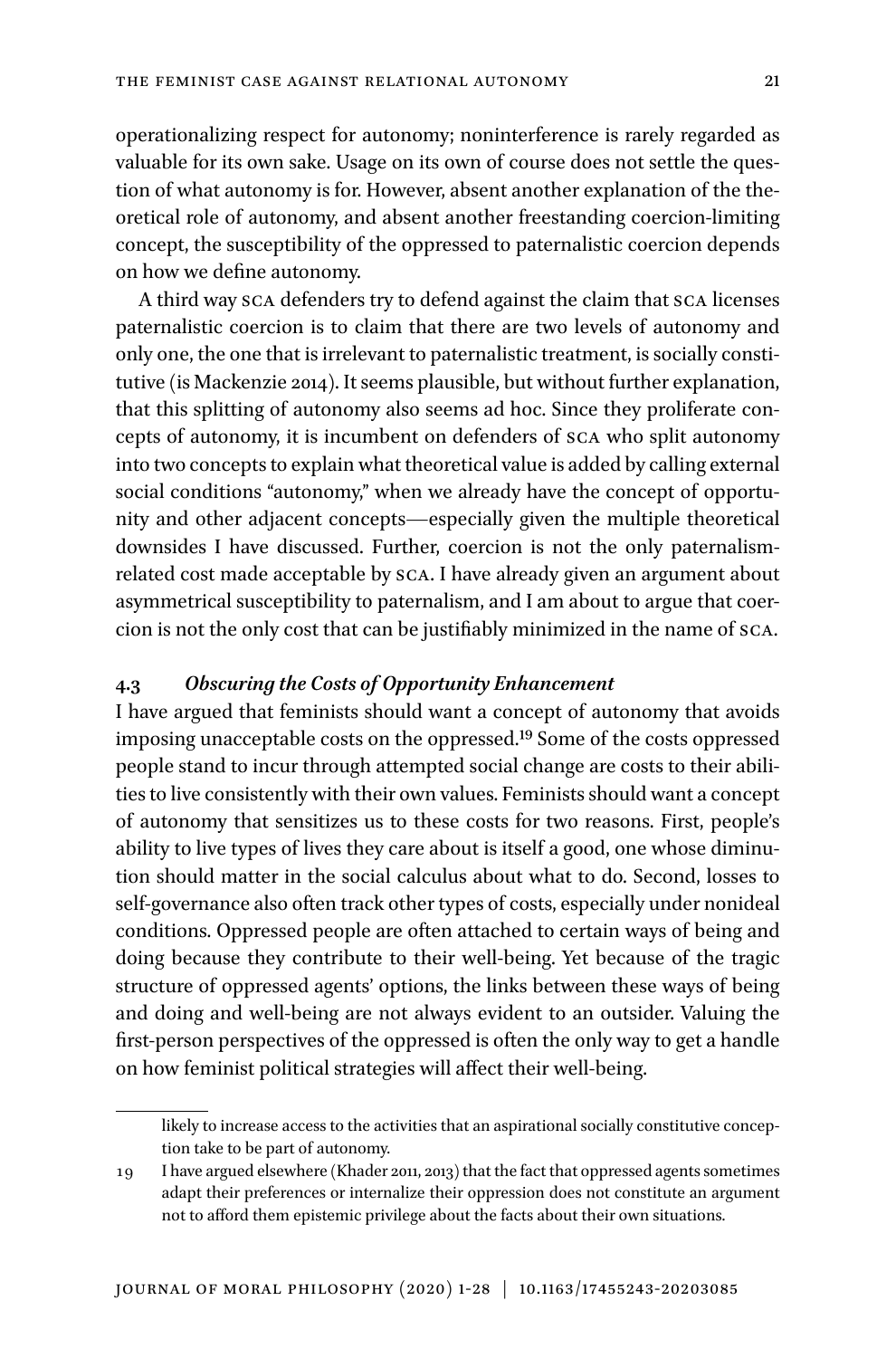sca cannot assign distinctive importance to oppressed people's claims that their abilities to live in ways they care about have been reduced by feminist strategies. Because sca hold that deliberative capacities and opportunities are two parts of a single good, they suggest that losses to what people care about can be compensated for by new opportunities—even when these opportunities are imposed against people's wills. This is a problem unique to sca because only sca claim that opportunities are part of the same good as (as in hybrid internal/external conceptions like Oshana's, Mackenzie's and Stoljar's), or should take the theoretical place of (as in Gauthier-Chung's conception), self-governance. Arguments that new opportunities can compensate for lost self-governance recur in defenses of sca (see [Oshana 2006](#page-27-13); [Nussbaum 1999\)](#page-27-19). For example, Martha Nussbaum responds to the claim that it violates the autonomy of the poor to give them options they do not want that "choice is not pure spontaneity" and that "concern with flourishing is a better way of promoting choice than the liberal's narrow concern with autonomy alone" [\(Nussbaum](#page-27-19)  [1999](#page-27-19): 50). If Nussbaum only means that opportunities increase the range of available choices, this statement is noncontroversial but trivial. But she suggests much more than this, namely: that we need not worry about decreasing the autonomy of the oppressed by giving them opportunities they do not want, since opportunities increase autonomy.

This line of reasoning undercuts the possibility that something distinctive is lost when a person loses opportunities she cares about. Lack of attention to what oppressed people care about in turn desensitizes us to their objections to strategies for feminist change. Suppose for example that Lydia has become so attached to straightening her hair, shaping her body according to sexist and racist norms, and acting agreeably that she now enjoys the practices. Removing her opportunity to engage in them, though it might increase women's and people of color's options in the long term, involves taking away something she cares about. To overlook her actual desires and claim that her ability to do what she desires will be increased by removing the opportunity to engage in these practices risks rendering invisible the ways her interests in the actual world hinge on beauty and agreeableness.

The idea that self-governance costs can be compensated by opportunities encourages us to overlook harms to oppressed people's senses of self even when they are direct proxies for objective well-being. Changes to social conditions can produce what Meyers (2012), borrowing terminology from psychology, calls "identity conflict crises." These occur when changes in circumstances cause conflicts within an individual's practical identity that make it impossible for them to act in a way that is not self-betraying. Imagine Lydia values both acting in her own interests and acting morally. Under oppressive circumstances, engaging in beautification and practicing agreeableness, while believing it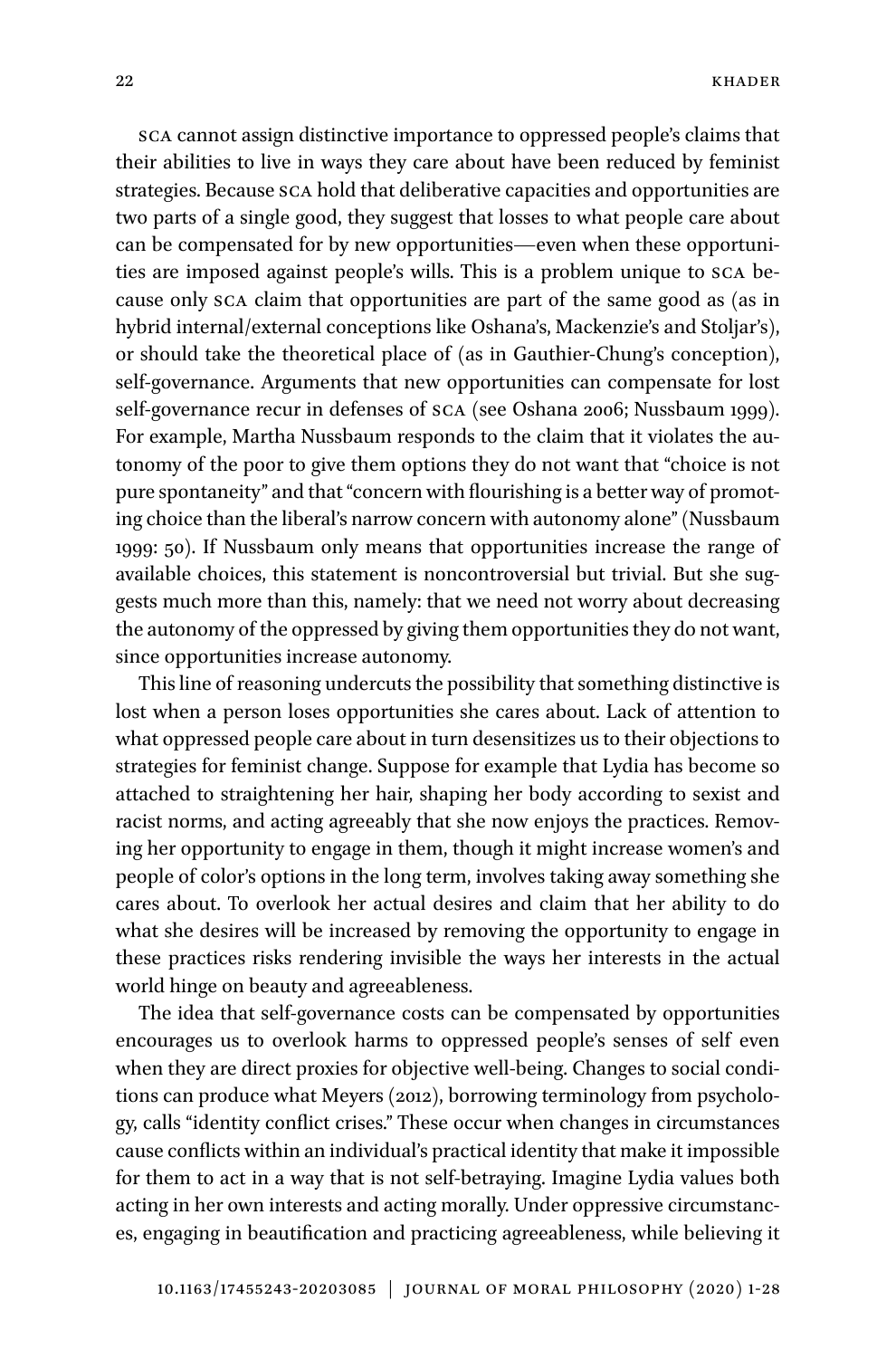is praiseworthy not to "sweat the small stuff" allows her to meet both goals. In a changed world where opposition to sexism is socially rewarded and considered praiseworthy, her commitments to acting morally and promoting her interests will come apart. To maintain a coherent sense of self, Lydia must "shed" at least one commitment, but each may be so central to her sense of self that she experiences confusion about what she really desires or how to act in a way consistent with those desires.

Since sca permit the conclusion that Lydia's new opportunities are autonomy-enhancing irrespective of how she feels, they fail to supply theoretical resources for seeing her as having been harmed. Of course, the fact that people who have internalized their oppression may lose the ability to live according to oppressive norms is not decisive against social change. But given that we have choices about how feminist social change should be pursued, and that we live under nonideal conditions where it is difficult for those with power to see what is at stake for those who lack it, we should resist moral concepts that obscure genuine burdens on the oppressed (see Khader 2018: 71–75). Seeing such burdens for what they are can be useful when choosing among strategies for change, and for assessing just how effective strategies for change are likely to be.

### **4.4** *An Objection from Internally Differentiated Hybrid Conceptions*

Proponents may defend sca against my concerns about excessive paternalism tolerance by offering conceptions that distinguish internal and external elements of autonomy. Most existing sca do take autonomy to have internal components as well as external ones. For example, Catriona Mackenzie (2014) develops an internally differentiated hybrid conception of autonomy to respond to claims I made in earlier work (2011) about how substantive and socially constitutive conceptions of autonomy lead to paternalism. Mackenzie delineates three axes within autonomy, self-governance, self-authorization, and self-determination. Opportunities are part of the self-determination axis. According to Mackenzie, distinguishing these axes prevents sca from suggesting that it is acceptable to override people's wills to provide opportunities. She holds that political strategies motivated by an internally differentiated socially constitutive conception can pinpoint the specific elements of autonomy oppressed people lack and focus on changing those ([Mackenzie 2015](#page-26-0): 63).

Internal differentiation successfully avoids the conclusion that opportunities and self-governance are identical, but merely distinguishing the axes is not enough to justify opposition to imposing opportunities on those who do not want them. To avoid minimizing or erasing the costs of imposing opportunities, an internally differentiated concept of autonomy must say something about how the various axes should be weighted, how they are incommensurable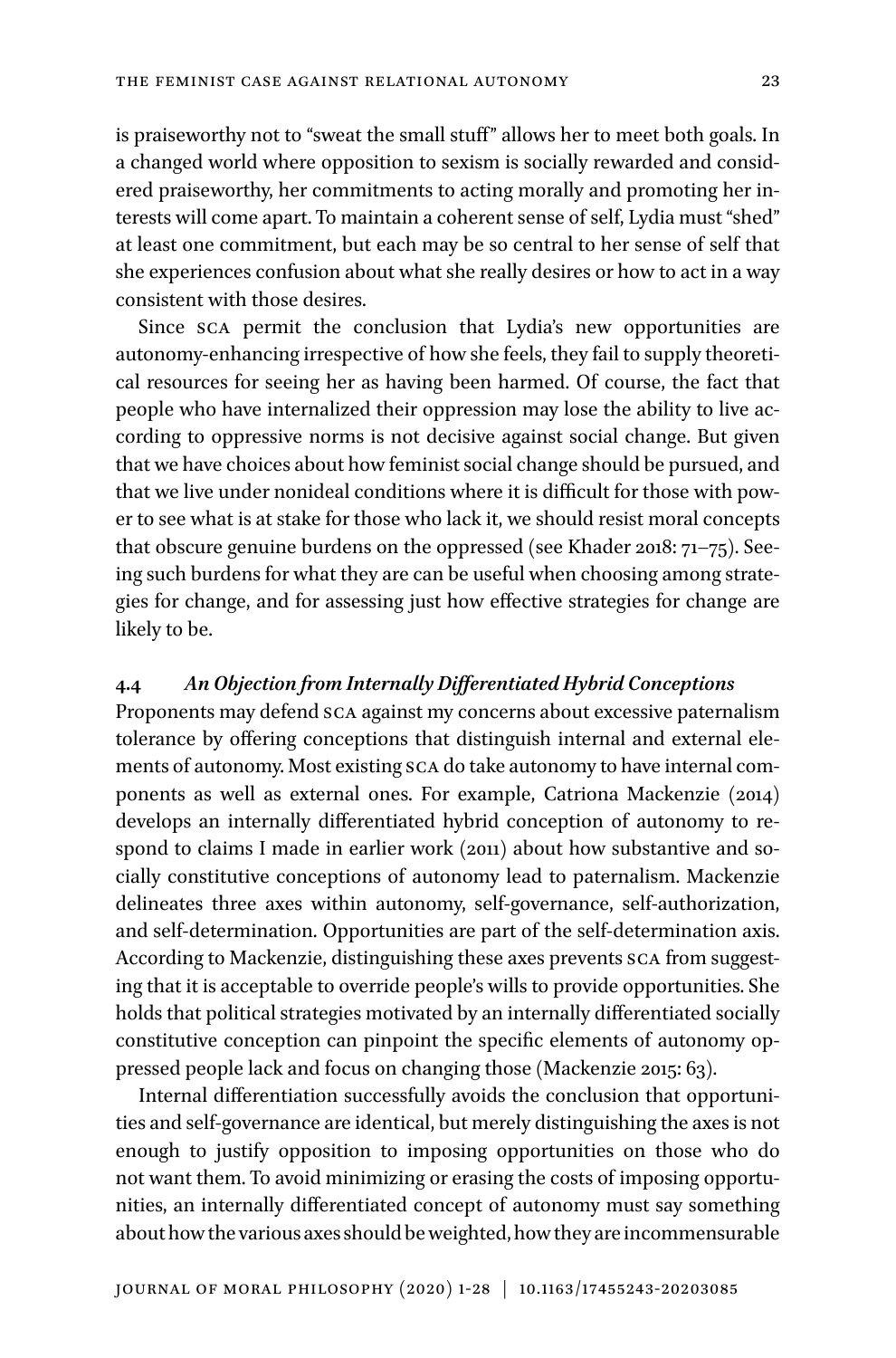with one another, or how the different axes accrue differently to members of different social groups. This leaves the defender of internally differentiated sca who wishes not to obscure the costs of imposing opportunities with two options. First, they can weight the axes of autonomy differently and say that preserving self-governance trumps enhancing self-determination. This response is logically possible, but it seems at best *ad hoc* and at worst internally inconsistent; if both are parts of autonomy, why give self-governance the special weight it needs to produce circumspection about paternalism? The answer would seem to have to do with some special conceptual relation between deliberative capacities and the right to determine the course of one's life. Yet it is unclear how to do this without resorting to a claim that self-governance is the true core of autonomy.

Second, though I am unaware of any defender of sca who claims this, the defender of internally differentiated sca might claim that the oppressed are advantaged with respect to internal capacities constitutive of autonomy. Whether this is true is an empirical question. However, it seems unlikely that cognitive and imaginative capacities and the willingness to engage in self-reflection systematically accrue in greater degrees to oppressed individuals. The closest thing to a feminist argument that members of oppressed groups possess superior internal autonomy competencies is the familiar standpoint theoretical argument that, because of conflicts between their self-valuing projects and the unjust social order, oppressed agents are especially likely to develop critical attitudes. However, being able to negatively appraise the social order is not the same thing as being able to think and act for oneself.

Even if an argument for the distinctive importance of self-governance within internally differentiated hybrid conceptions were forthcoming, there would be significant theoretical and practical downsides to adopting them. First, they are less parsimonious than competing internalist conceptions. The lack of parsimony would have to be justified by enhanced explanatory value. As I have mentioned at a number of points, it is unclear what is added by calling opportunities elements of autonomy, especially when most liberal theories take the presence of opportunities to be a good. The judgment that oppressed agents are harmed by lacking opportunities is readily available without the additional claim that opportunities constitute autonomy. Furthermore, the ability of internally differentiated sca to function as character ideals would also still be subject to all of my earlier criticisms; multiplying vectors of sca does nothing to change the problems with treating them as prescriptive character ideals under nonideal conditions.

Additionally, though I have cautioned against relying too heavily on conceptual analysis and intuitions, hybrid conceptions have some counterintuitive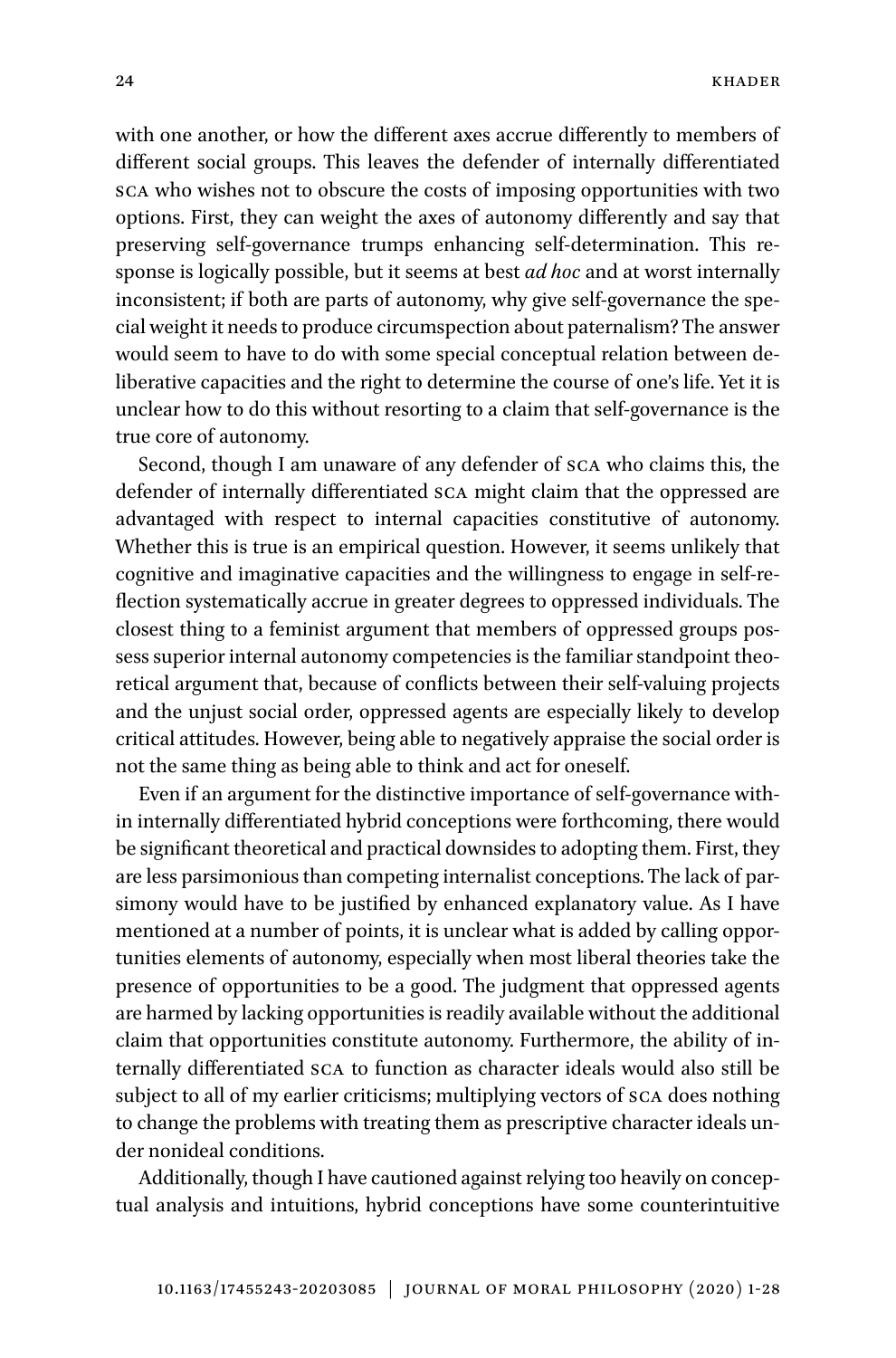implications—including that a person's self can exert a "determining" force independently of her will. Consider a case where an oppressed agent accidentally thwarts an oppressive social order's ability to curtail her opportunities. Imagine, for example, that a girl takes an advanced math class that sexism caused her to be excluded from, not because she aimed to enter the class anyway, but because she was mistaken about the room number. Hybrid sca counterintuitively suggest that taking the course unintentionally was an exercise of her autonomy.

A final reason to avoid proliferating components of autonomy is political. I have already mentioned a number of autonomy arguments that function in real-world political practices to justify hard paternalism toward oppressed agents. The reasoning behind these policies is that, since people who inhabit bad social conditions lack autonomy, the presumption for taking their wills as decisive recedes. Though hybrid internally differentiated concepts do not logically require this application, concerns about the political function of autonomy judgments in our actual world militate in favor of drawing a bright line between social conditions and deliberative capacities (see [Khader 2011](#page-26-1), [Gauth](#page-26-12)[ier-Chung 2017b](#page-26-12)). Since attributions of autonomy and nonautonomy are typically seen as entailing views about the deliberative capacities of their objects, we should be wary of conceptions of autonomy that attribute diminished autonomy to the oppressed—as sca by definition do. Though such political effects are not on their own decisive, many feminist philosophers argue that they are relevant to which concepts we should adopt. When combined with lack of parsimony, lack of added explanatory value, and counterintuitive implications, the political implications of sca suggest a reason to avoid adopting them.

# **5 Conclusion**

I have shown that sca, when placed in two common theoretical roles for autonomy, yield (what feminists should take to be) perverse prescriptions about what to do in our nonideal world. These perverse prescriptions are generated by idealizing content in feminist sca. Feminist sca that could serve the roles of character ideal and paternalism-limiting concept make the presence of idealized social conditions a requirement of autonomy. As a result, the character ideals generated by socially constitutive autonomy ask agents to act as though very real obstacles are absent, and thus ask oppressed agents to sacrifice themselves or aggravate the oppression of their groups. Plugging sca into the role of paternalism-limiting concept offers moral reasons to ignore oppressed agents'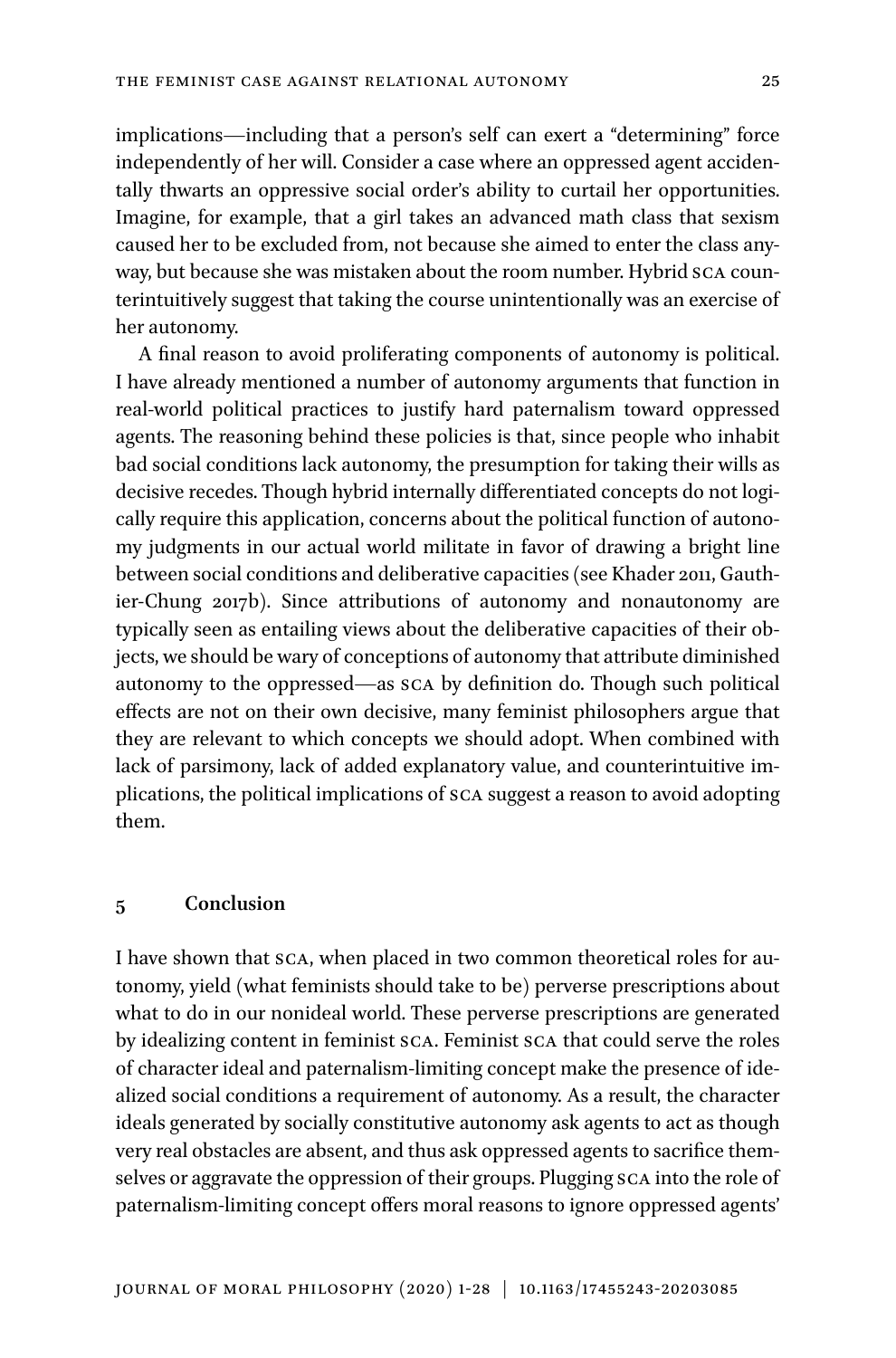**KHADER** 

views about how their own lives should go. Since feminist philosophy aims to develop moral and political concepts that guide action in ways that reduce oppression, these perverse prescriptions are a problem.

Much more is at stake in the feminist task of defining autonomy than whether we can vindicate the intuition, held by some, that the unjust option restriction caused by oppression limits autonomy. The implications of adopting sca I have developed in this paper suggest either that there are theoretical and political reasons to reject these intuitions or that defenders of sca should offer an alternative theory of autonomy's role. sca defenders need to say more about the theoretical value added by claiming that are opportunities part of autonomy, especially since the idea that lack of opportunity harms the oppressed is easy to vindicate without this claim, and since the link between autonomy and character becomes tenuous with it. Feminist theorizing about autonomy needs to take the theoretical roles of autonomy more seriously, and do so in ways that are attentive to how our theories allocate burdens to the oppressed.

# **Acknowledgements**

I am grateful for comments on this paper from audiences at the Yale Moral Philosophy Working Group, the Fordham Workshop in Social and Political Philosophy, as well as from Maud Gauthier-Chung, Matt Lindauer, and Rosa Terlazzo.

# **Biographical Note**

Serene J. Khader is Associate Professor of Philosophy at the cuny Graduate Center and Jay Newman Chair in Philosophy of Culture at Brooklyn College. She is the author of *Adaptive Preferences and Women's Empowerment* (Oxford 2011) and *Decolonizing Universalism* (Oxford 2018) as well as a number of articles.

### **References**

- Cappelen, H, and Plunkett, D. (2019) *A Guided Tour of Conceptual Engineering and Conceptual Ethics. In Conceptual Engineering and Conceptual Ethics*.
- <span id="page-25-1"></span>Chambers, C. (2004). "Are Breast Implants Better than Female Genital Mutilation." *Critical International Journal of Social and Political Philosophy* 7(3): 1–33.
- <span id="page-25-0"></span>Christman, J. (2004). "Relational Autonomy, Liberal Individualism, and the Social Constitution of Selves." *Philosophical Studies* 117(1): 143–164.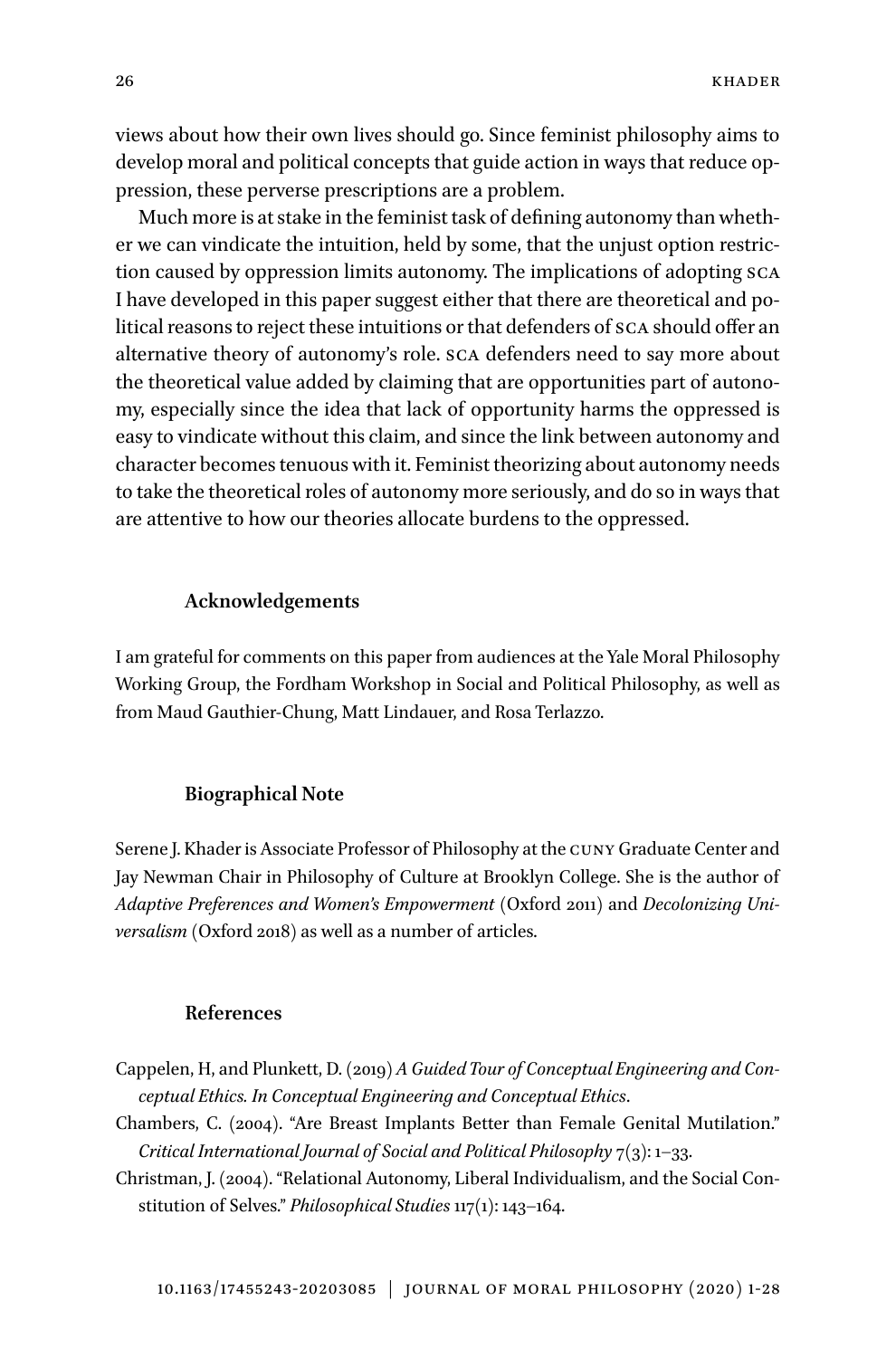- <span id="page-26-10"></span>Collins, P.H. (2000). *Black Feminist Thought*. New York, Routledge.
- <span id="page-26-9"></span>Crenshaw, K. (1991). "Mapping the Margins." *Stanford Law Review* 43(6): 1241–1258.
- <span id="page-26-4"></span>Dworkin, G. (1988). *The Theory and Practice of Autonomy*. Cambridge, Cambridge University Press.
- Foblets, M.-C., M. Graziedei and A.D. Renteln (2018). *Personal Autonomy in Plural Societies*. London, Routledge.
- <span id="page-26-2"></span>Friedman, M. (2006). *Autonomy, Gender, Politics*. New York, Clarendon Press.
- <span id="page-26-11"></span>Gauthier-Chung, M. (2017a). "Hounded Women: The ipv Protocol and the Autonomy of Abuse Victims." *Moral Philosophy and Politics* 4(1): 67–85.
- <span id="page-26-12"></span>Gauthier-Chung, M. (2017b). *Relational Autonomy from A Political Perspective*. PhD, London School of Economics.
- <span id="page-26-1"></span>Khader, S.J. (2011). *Adaptive Preferences and Women's Empowerment*. Oxford, Oxford.
- Khader, S.J. (2012). "Does Theorizing About Adaptive Preferences Deny Women's Agency?" *Journal of Applied Philosophy* 29(4): 302–317.
- Khader, S.J. (2018). *Decolonizing Universalism: A Transnational Feminist Ethic*. New York, Oxford.
- <span id="page-26-8"></span>Laborde, C. (2008). Female Agency and the Critique of Republican Paternalism.
- Lindauer, M. "Experimental Philosophy and the Fruitfulness of Normative Concepts". *Philosophical Studies* (2019).<https://doi.org/10.1007/s11098-019-01302-3>.
- Lugones, M. (2003a). Structure/Anti-Structure and Agency Under Oppression. *Pilgrimages/Peregrinajes*. Lanham, MD, Rowman and Littlefield.
- Lugones, M. (2003b). Tactical Strategies of the Streetwalker/Estrategias Tacticas de La Callajera. Pilgrimajes/Peregrinajes. Lanham, MD, Rowman and Littlefield: 207–238.
- <span id="page-26-3"></span>MacKenzie, C. (2008). ""Relational Autonomy, Normative Authority and Perfectionism"." *Journal of Social Philosophy* 39: 512–533.
- <span id="page-26-0"></span>Mackenzie, C. (2015). Responding to the Agency Dilemma: Autonomy, Adaptive Preferences, and Internalized Oppression. *Personal Autonomy and Social Oppression*: 48–68.
- <span id="page-26-13"></span>Mackie, G. and J. Lejeune (2009). Social Dynamics of Abandonment of Harmful Practices. Innocenti Working Paper, UNICEF.
- <span id="page-26-6"></span>MacKinnon, C. (1991). *Towards a Feminist Theory of the State*. Cambridge, Harvard University Press.
- Madhok, S., A. Phillips and K. Wilson (2013). "Introduction". *Gender, Agency, and Coercion*.
- <span id="page-26-7"></span>Mahmood, S. (2005). *Politics of Piety*. Princeton, NJ, Princeton University Press.
- <span id="page-26-5"></span>Meyers, D. (1991). *Self, Society, and Personal Choice*. New York, Columbia.
- Meyers, D. (2000a). "Feminism and Women's Autonomy: The Challenge of Female Genital Cutting." *Metaphilosophy* 31(5): 469–491.
- Meyers, D. (2000b). Intersectionality and the Authentic Self: Opposites Attract. *Relational Autonomy*. C. Mackenzie and N. Stoljar. New York, Oxford: 151–181.